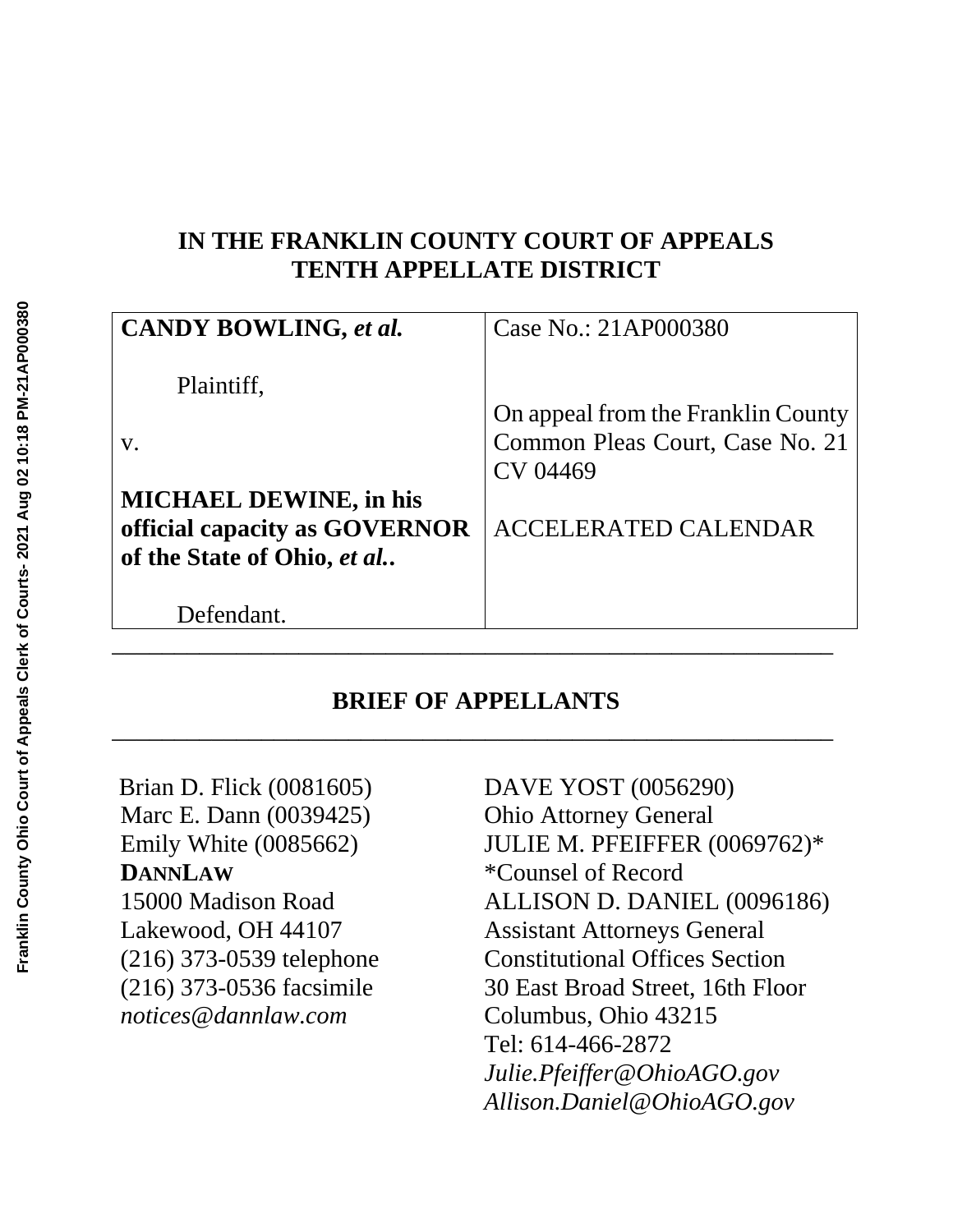Andrew M. Engel (0047371) Advocate Attorneys, LLP 1629 K Street NW, Suite 300 Washington, D.C. 20006 Phone and Fax: (202) 935-6990 *aengel@advocateattorneys.com*

*Counsel for Appellants*

*Counsel for Appellee Ohio Governor Mike DeWine*

ERIC A. BAUM (0052534) Assistant Attorney General Health and Human Services Section One Government Center Suite 1430 Toledo, Ohio 43604-2664 *Rick.Baum@OhioAGO.gov*

*Counsel for Appellee Director, Ohio Department of Job and Family Services*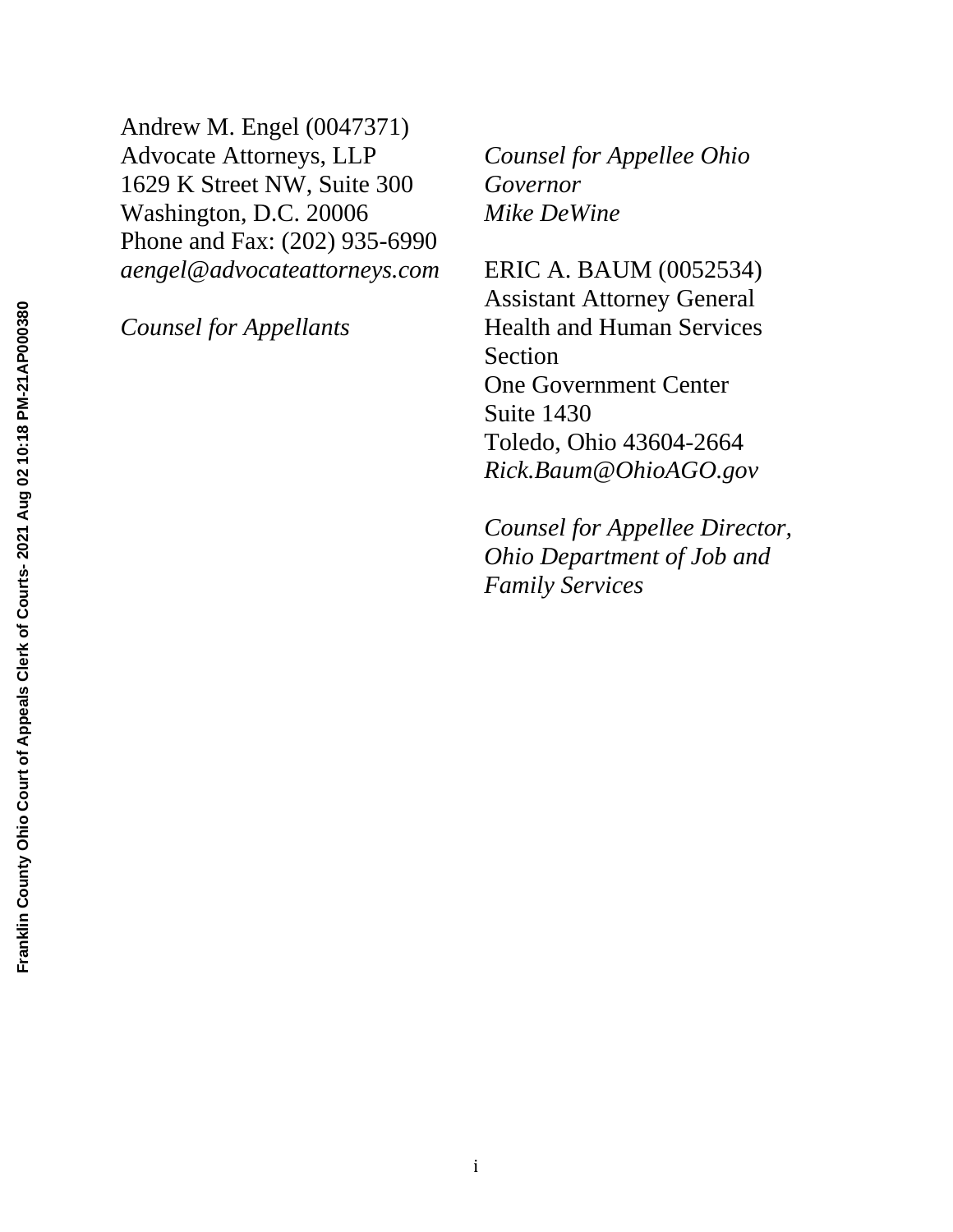# **TABLE OF CONTENTS**

| <b>TABLE OF CONTENTS</b>                              | $\mathbf{ii}$   |
|-------------------------------------------------------|-----------------|
| <b>TABLE OF AUTHORITIES</b>                           | iii             |
| <b>ASSIGNMENTS OF ERROR</b>                           | $\overline{vi}$ |
| <b>INTRODUCTION</b>                                   | 1               |
| <b>FACTS</b>                                          | $\overline{2}$  |
| <b>ARGUMENT</b>                                       | 9               |
| A. R.C. 4141.43(I) mandates that the State accept all | 9               |
| available federal unemployment benefits for           |                 |
| Ohioans.                                              |                 |
| 1. FPUC is incorporated into, and administered        | 10              |
| under, the unemployment compensation                  |                 |
| provisions of the Social Security Act.                |                 |
| 2. The language of R.C. 4141.43(I) requires the       | 15              |
| State to participate in FPUC throughout its           |                 |
| entire life.                                          |                 |
| B. The Governor's power is not unconstrained.         | 19              |
| 1. The State usurped the legislative power            | 19              |
| reserved to the General Assembly.                     |                 |
| 2. The Governor, as chief executive of the State,     | 25              |
| is bound by R.C. $4141.43(I)$ .                       |                 |
| <b>CONCLUSION</b>                                     | 28              |
|                                                       | 30              |
| <b>CERTIFICATE OF SERVICE</b>                         |                 |
|                                                       |                 |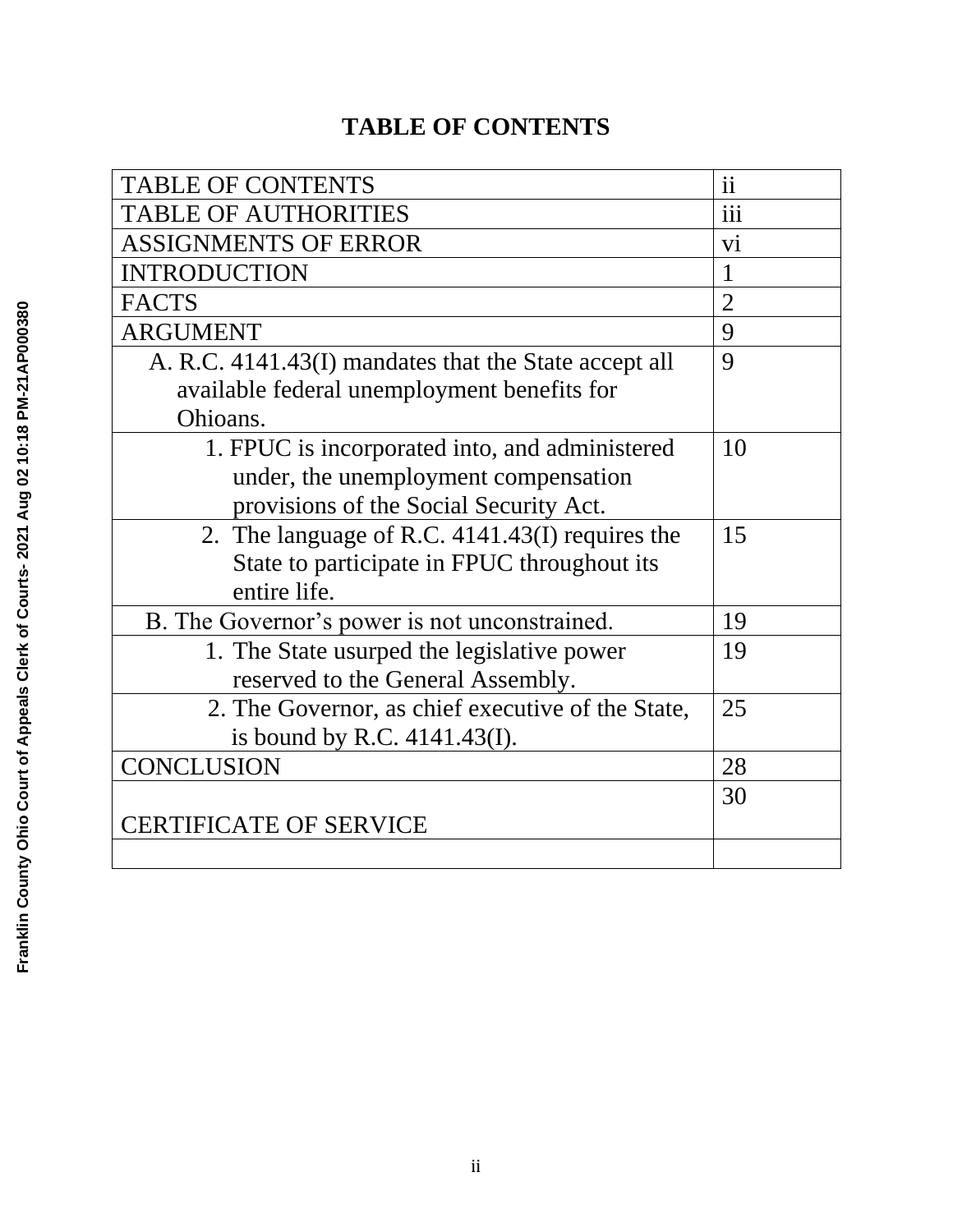# **TABLE OF AUTHORITIES**

# **CASES**

| <i>Armstrong v. Hutchison, Pulaski County Circuit Court,</i><br>Case No. 2021-4507 ( <i>Order</i> , July 28, 2021)                                                       | 18     |
|--------------------------------------------------------------------------------------------------------------------------------------------------------------------------|--------|
| Bailey v. Republic Engineered Steels, Inc., 91 Ohio<br>St.3d 38, 741 N.E.2d 121, 2001-Ohio-236, (citations<br>omitted).                                                  | 15     |
| D.A. v. Hogan, Maryland Circuit Court for Baltimore<br>City, Case No.24-C-21-002988 (Memorandum<br><b>Opinion Granting Temporary Restraining Order, July</b><br>3, 2021) | 17     |
| DeRolph v. State, 93 Ohio St.3d 309, 327, 754<br>N.E.2d 1184, 2001-Ohio-1343, (2001)                                                                                     | 21     |
| <i>Hale v. State</i> (1896), 55 Ohio St. 210, 214, 45 N.E.<br>199, 200                                                                                                   | 20, 21 |
| State v. Bodyke, 126 Ohio St.3d 266, 933 N.E.2d 753,<br>2010-Ohio-2424, 139                                                                                              | 20     |
| State ex rel. AFSCME v. Taft, 156 Ohio App.3d 37,<br>804 N.E.2d 88, 2004-Ohio-493, (3rd Dist. 2004)                                                                      | 24     |
| <i>State ex rel. Junk v. Herrick</i> (1923), 107 Ohio St. 611,<br>621, 140 N.E. 314.                                                                                     | 25     |
| State ex rel. Ohio Roundtable v. Taft, 10th Dist. No.<br>02AP-911, 2003-Ohio-3340, 2003 WL 21470307, at ¶<br>25.                                                         | 25     |
| Stetter v. R.J. Corman Derailment Services, L.L.C.,<br>125 Ohio St.3d 280, 927 N.E.2d 1092, 2010-Ohio-<br>1029, (2010)                                                   | 20     |
| T.L. v. Holcomb, Marion Superior Court, Case No.<br>49D11-2106-PL-020140 (Findings of Fact,<br>Conclusions of Law, and Judgment, July 22, 2021)                          | 18     |
| United Steel Workers of America v. Doyle, (1958) 168<br>Ohio St. 324, 325-26, 328                                                                                        | 14     |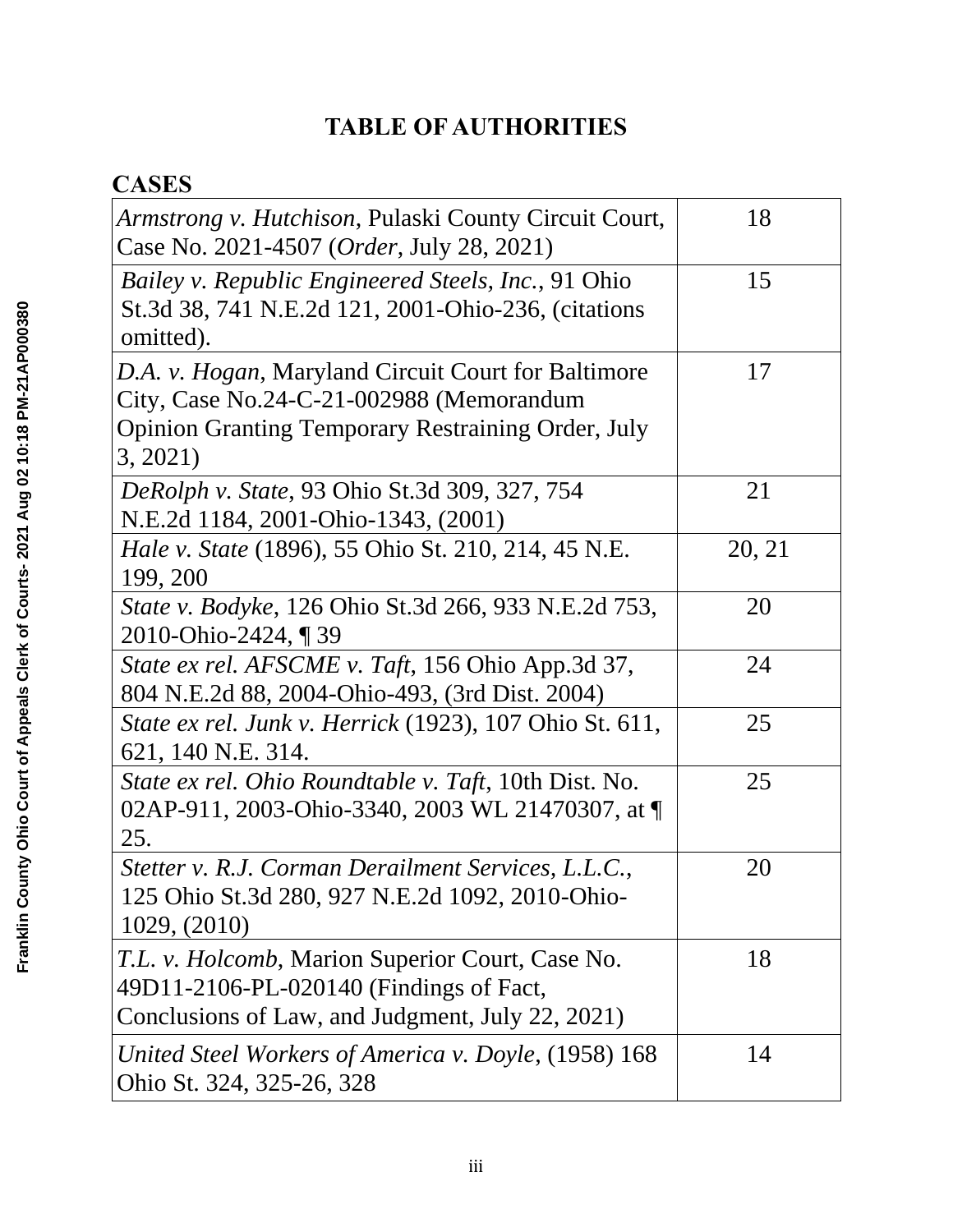| <i>Youngstown Sheet &amp; Tube Co. v. Sawyer</i> , 343 U.S. | 22, 23 |
|-------------------------------------------------------------|--------|
| [579, 635-38 (1952) (Jackson, J., concurring)               |        |

# **STATUTES**

| 15 U.S.C. § 9011             | 3              |
|------------------------------|----------------|
| 15 U.S.C. § 9013             | 3              |
| 15 U.S.C. § 9016             | 3              |
| 15 U.S.C. § 9021             | 5, 6, 7        |
| 15 U.S.C. $\S$ 9021(d)(1)    | 13             |
| 15 U.S.C. § 9021(f)          | 3              |
| 15 U.S.C. $\S 9021(g)$       | 13             |
| 15 U.S.C. $\S$ 9021(g)(1)    | 12             |
| 15 U.S.C. § 9021(g)(2)(A)    | $\overline{7}$ |
| 15 U.S.C. § 9023             | 3, 5           |
| 15 U.S.C. § 9023(i)          | 6              |
| 15 U.S.C. $\S$ 9024(a)(4)(A) | 13             |
| 15 U.S.C. § 9024(b)          | 5, 13          |
| 15 U.S.C. § 9025(d)          | 13             |
| 26 U.S.C. § 3301             | 11, 14, 17     |
| 26 U.S.C. § 3306             | 6, 11          |
| 42 U.S.C. $\S 503(a)(1)$     | 4              |
| 42 U.S.C. § 1101             | 13, 14, 15, 17 |
| 42 U.S.C. § 1104(a)          | 7, 13          |
| 42 U.S.C. § 1105(a)          | 7, 13          |
| 42 U.S.C. § 1105(c)          | 6              |
| Pub. Law 116-136             | 1              |
| Pub. Law 117-2               | 3              |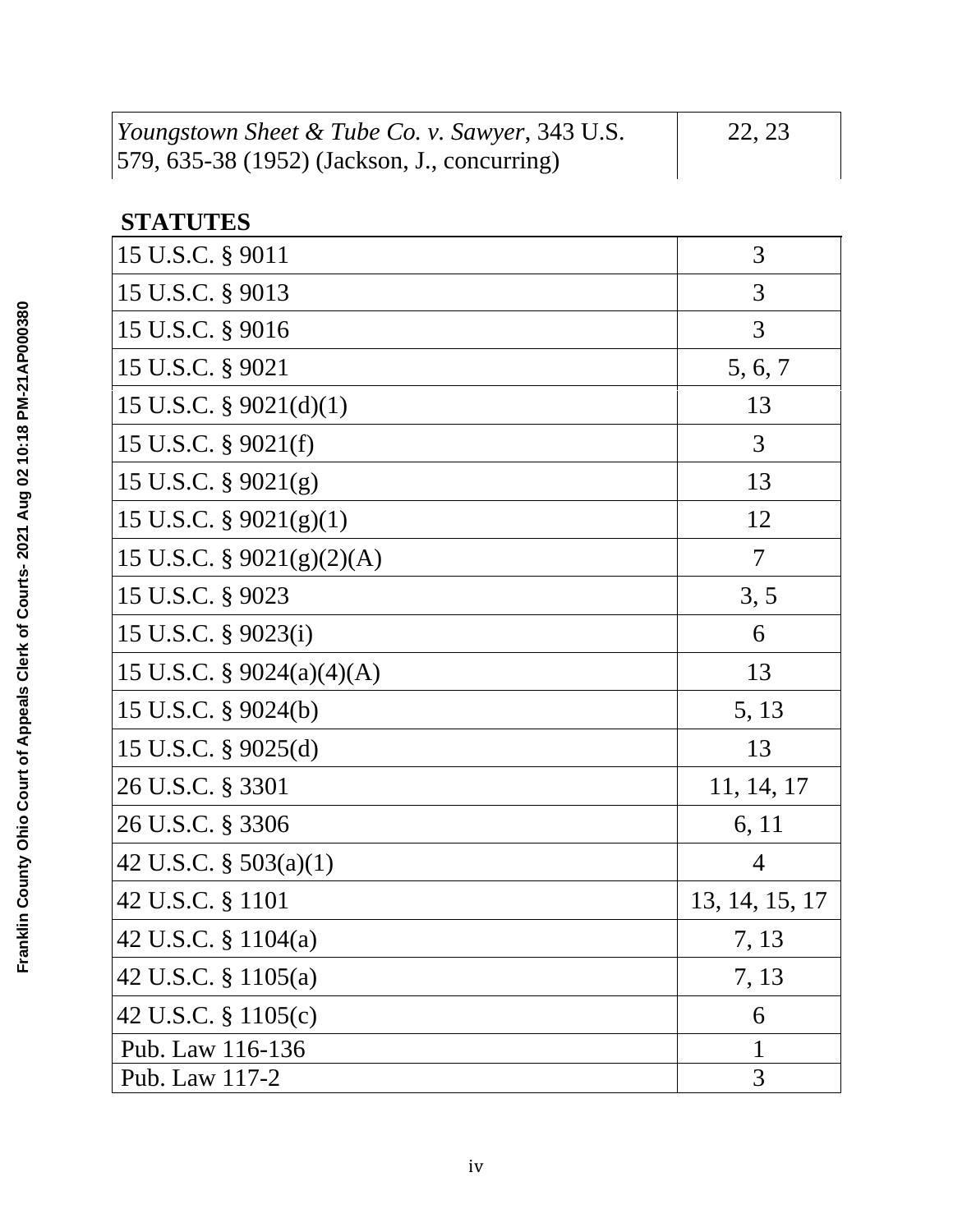| ORC § 121.03                                                                     | 26, 27        |
|----------------------------------------------------------------------------------|---------------|
| ORC § 4141.43(I)                                                                 | passim        |
| ORC § 4141.45                                                                    | 9, 19, 20, 24 |
| ORC § 4141.46                                                                    | 9, 15, 19     |
|                                                                                  |               |
| <b>RULES OF PROCEDURE</b>                                                        |               |
| App. R. 12(B)                                                                    | 26            |
|                                                                                  |               |
| <b>CONSTITUTIONAL PROVISIONS</b>                                                 |               |
| Ohio Con. Article II, Section 34                                                 | 20, 22        |
|                                                                                  |               |
| <b>ARTICLES</b>                                                                  |               |
| Edwin Teple, Supplemental Unemployment Benefits,<br>20 Ohio St. L.J. 583 (1959). | 25            |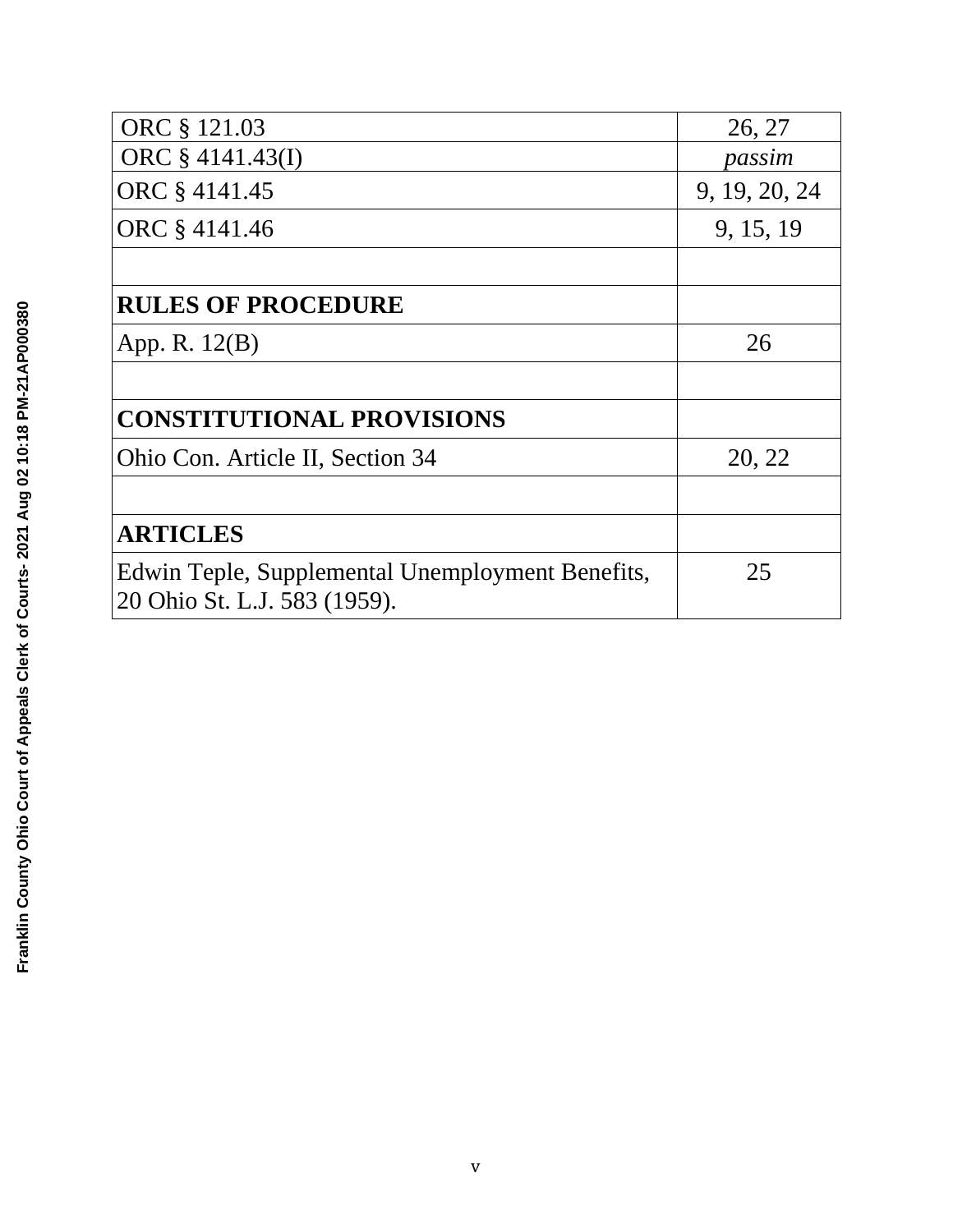## **ASSIGNMENTS OF ERROR AND ISSUES PRESENTED FOR REVIEW**

**Assignment of Error:** The trial court erred in overruling Appellants' motions for temporary restraining order and preliminary injunction by failing to find that Appellants were likely to prevail on the merits of their claims.

First issue presented for review: Does R.C. 4141.43(I) mandate that the executive branch of the State take all action necessary to secure for Ohioans the maximum unemployment compensation benefits available under federal law?

Second issue presented for review: Does the Governor, acting without legislative approval, possess the authority to terminate Ohio's participation in a federal unemployment compensation program that provides additional benefits to unemployed Ohioans?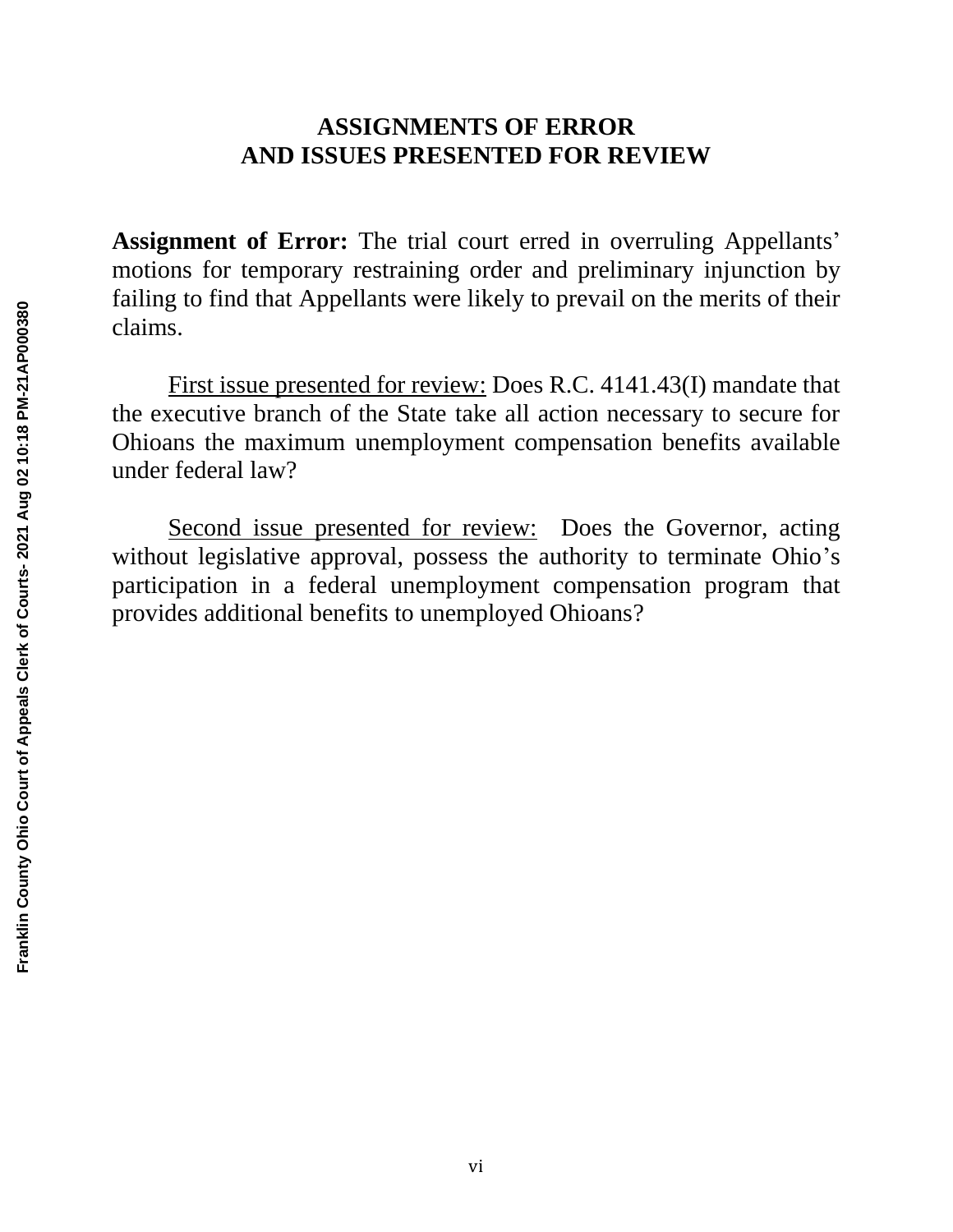## **INTRODUCTION:**

Appellants, Candy Bowling, Shawnee Huff, and David Willis, appeal from the Franklin County Common Pleas Court's July 29, 2021 *Decision And Entry Denying Plaintiffs' Motion For Temporary Restraining Order And Preliminary Injunction* ("*Decision*"). Appellants sought injunctive against Appellants DeWine (hereinafter referred to the "Governor") and Damschroeder (collectively referred to as the "State") barring the State's decision to withdraw from the federal government's Federal Pandemic Unemployment Compensation ("FPUC") program which was enacted as part of the CARES Act (Pub. Law 116-136) (the "Act").

Appellants contend that R.C. 4141.43(I) requires the State to maximize all available unemployment benefits offered by the federal government. They also argue that the Governor, acting without legislative approval, may not terminate Ohio's participation in any federal unemployment program.

This case raises purely legal issues. It poses two fundamental questions: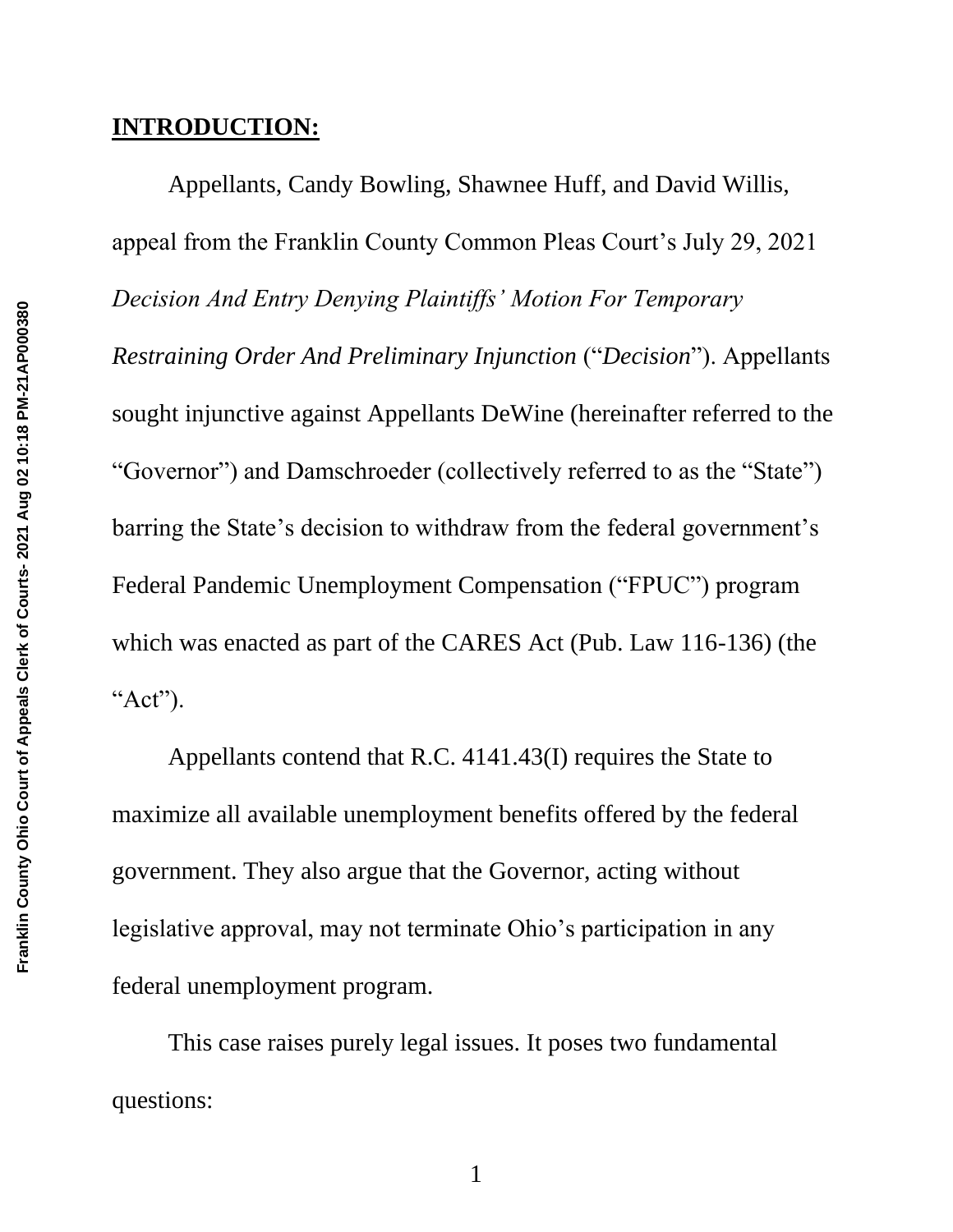2. Under R.C. 4141.43(I), may the State refuse to participate in the FPUC for its entire term?

2. Did the Governor possess the authority, by himself, to terminate Ohio's participation in the FPUC program?

If the answer to either of these questions is "no," then this Court should reverse the trial court and enter the temporary restraining order and preliminary injunction denied below.

# **FACTS:**

The facts of this case are not in dispute. Appellant's supported their complaint with affidavits that Appellees do not challenge. The parties also entered into stipulations regarding other relevant facts. *Stipulation*, T.d. 60. The real dispute in this case relates to interpretation of the applicable law. Therefore, many of the relevant facts relate to the interplay of new, Covid-related amendments to federal statutes and existing state unemployment statutes.

#### **The CARES Act enhanced unemployment benefits.**

On March 27, 2020, Congress passed the Coronavirus Aid, Relief, and Economic Security ("CARES") Act. The CARES Act was

2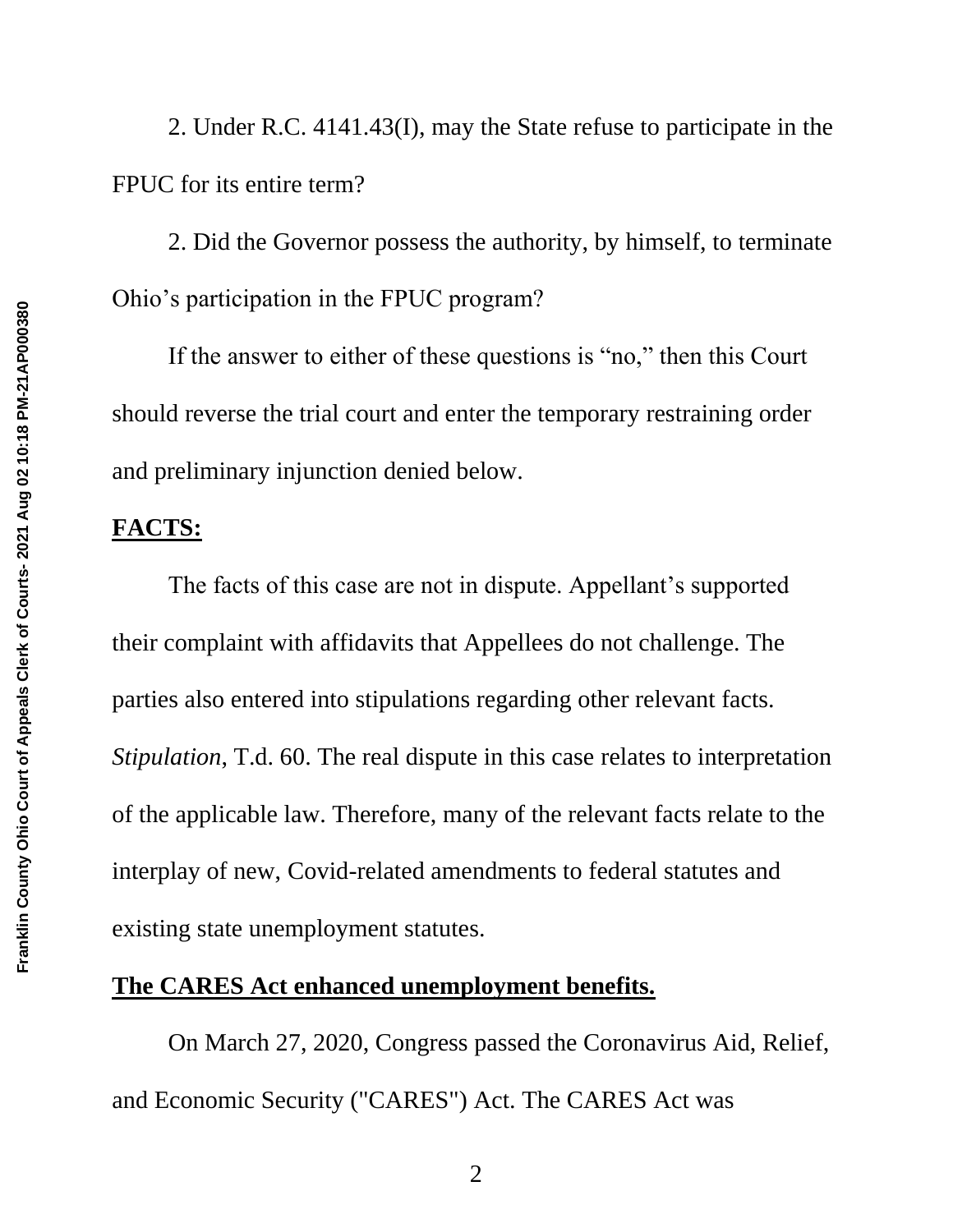Congress's response to the tremendous economic strain the Covid pandemic placed on all sectors of the United States economy. And FPUC was one of the Act's benefits that Congress intended to alleviate the financial strain placed on American workers who, through no fault of their own, could no longer work to support their families.

The CARES Act created three types of benefits: (1) Pandemic Unemployment Assistance ("PUA"); (2) Pandemic Emergency Unemployment Compensation ("PEUC"); and (3) Federal Pandemic Unemployment Compensation ("FPUC"), which increased the amount of unemployment insurance benefit payments a worker could receive by \$600 a week. See 15 U.S.C. § 9023.<sup>1</sup>

The CARES Act requires the U.S. Secretary of Labor to provide CARES Act benefits, including FPUC, through agreements with the States. 15 U.S.C. 9021(f). Pursuant to that statute the Governor executed a contract on behalf of the State of Ohio with the Department of Labor

<sup>1</sup> This extra \$600 per week was reduced to \$300 per week through the American Rescue Plan Act of 2021 ("ARPA"), Pub L. No. 117-2, § 9011, 9013, 9016.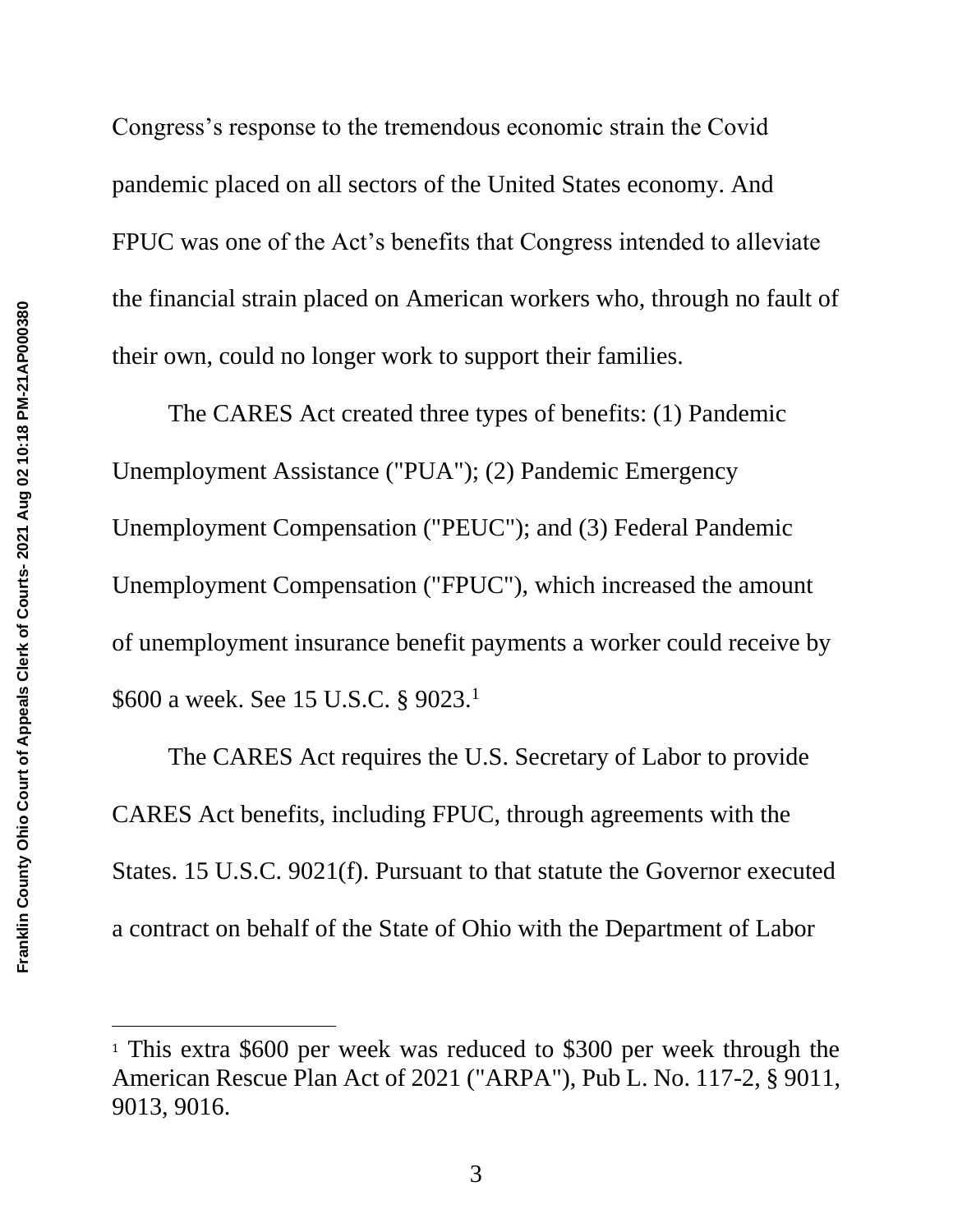in March 2020. *Stipulations*, T.d. 60, Ex. A. Through that contract, Ohio accepted all PUA, PEUC, and FPUC benefits available under the CARES Act. *Id.,* paragraph XIV p. 3. The contract requires that Ohio's Department of Job and Family Services "apply the methods of administration required by section 303(a)(1) of the Social Security Act  $(42 \text{ U.S.C. } 503(a)(1))$  to the functions undertaken pursuant to this

Agreement." *Id*., paragraph X, p. 3.

The operative provision of CARES Act for the FPUC benefits is

Sec. 2104, entitled "Emergency Increase In Unemployment

Compensation Benefits":

(1) FEDERAL PANDEMIC UNEMPLOYMENT COMPENSATION.—

Any agreement under this section shall provide that the State agency of the State will make payments of regular compensation to individuals in amounts and to the extent that they would be determined if the State law of the State were applied, with respect to any week for which the individual is (disregarding this section) otherwise entitled under the State law to receive regular compensation, as if such State law had been modified in a manner such that the amount of regular compensation (including dependents' allowances) payable for any week shall be equal to— (A) the amount determined under the State law (before the application of this paragraph), *plus*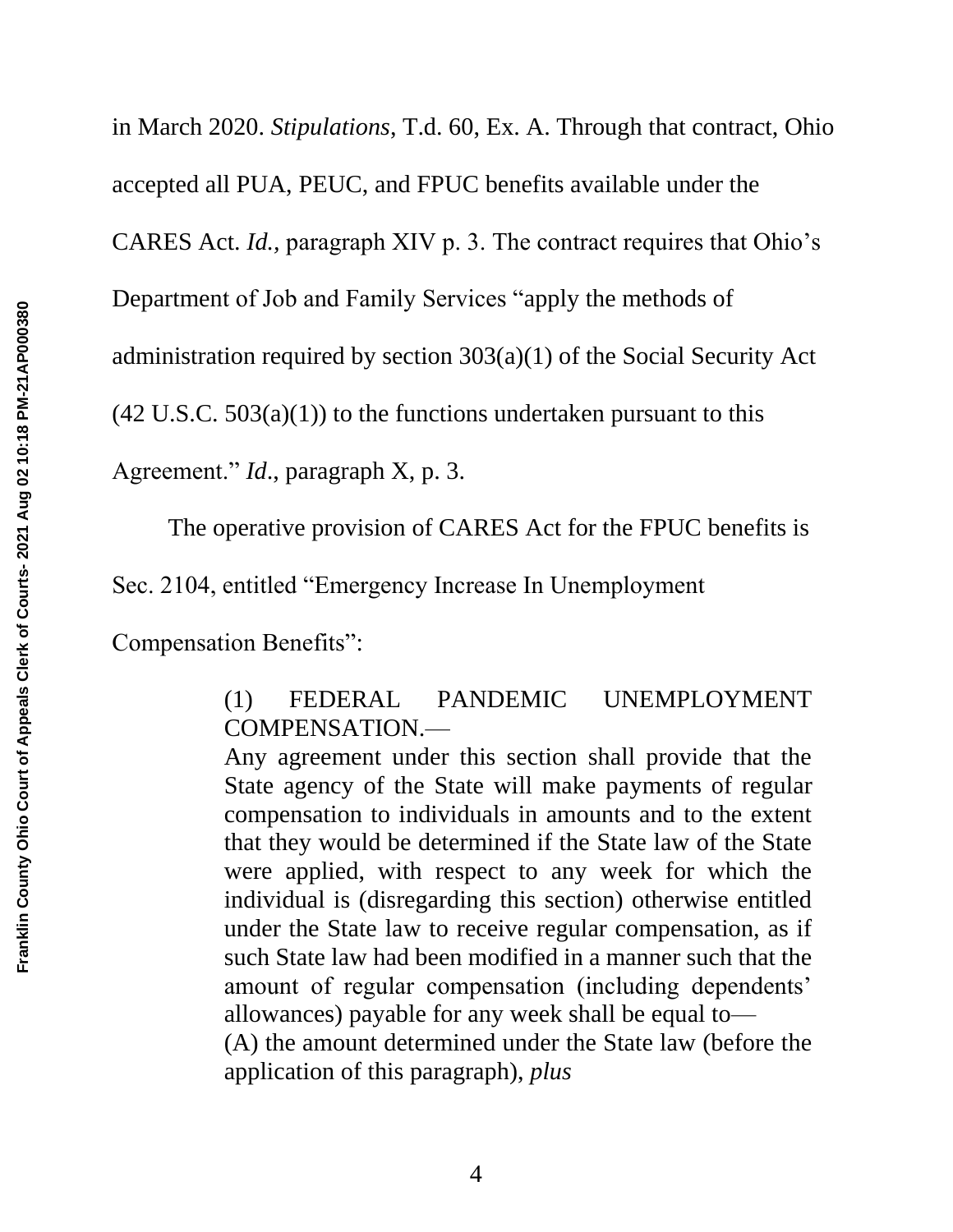*(B) an additional amount of \$600 (in this section referred to as ''Federal Pandemic Unemployment Compensation''*).

15 U.S.C. 9024(b) (emphasis added). Therefore, FPUC is nothing more than a flat dollar increase to regular weekly unemployment benefits available under the Social Security Act.

Subsection (i) of 15 U.S.C. § 9023 bolsters this conclusion. That provision provides definitions for the FPUC statute:

(i) Definitions For purposes of this section—

(1) the terms "compensation", "regular compensation", "benefit year", "State", "State agency", "State law", and "week" have the respective meanings given such terms under section 205 of the Federal-State Extended Unemployment Compensation Act of 1970 (26 U.S.C. 3304 note); and

(2) any reference to unemployment benefits described in this paragraph shall be considered to refer to —

(A) extended compensation (as defined by section 205 of the Federal-State Extended Unemployment Compensation Act of 1970);

(B) regular compensation (as defined by section 85(b) of title 26) provided under any program administered by a State under an agreement with the Secretary;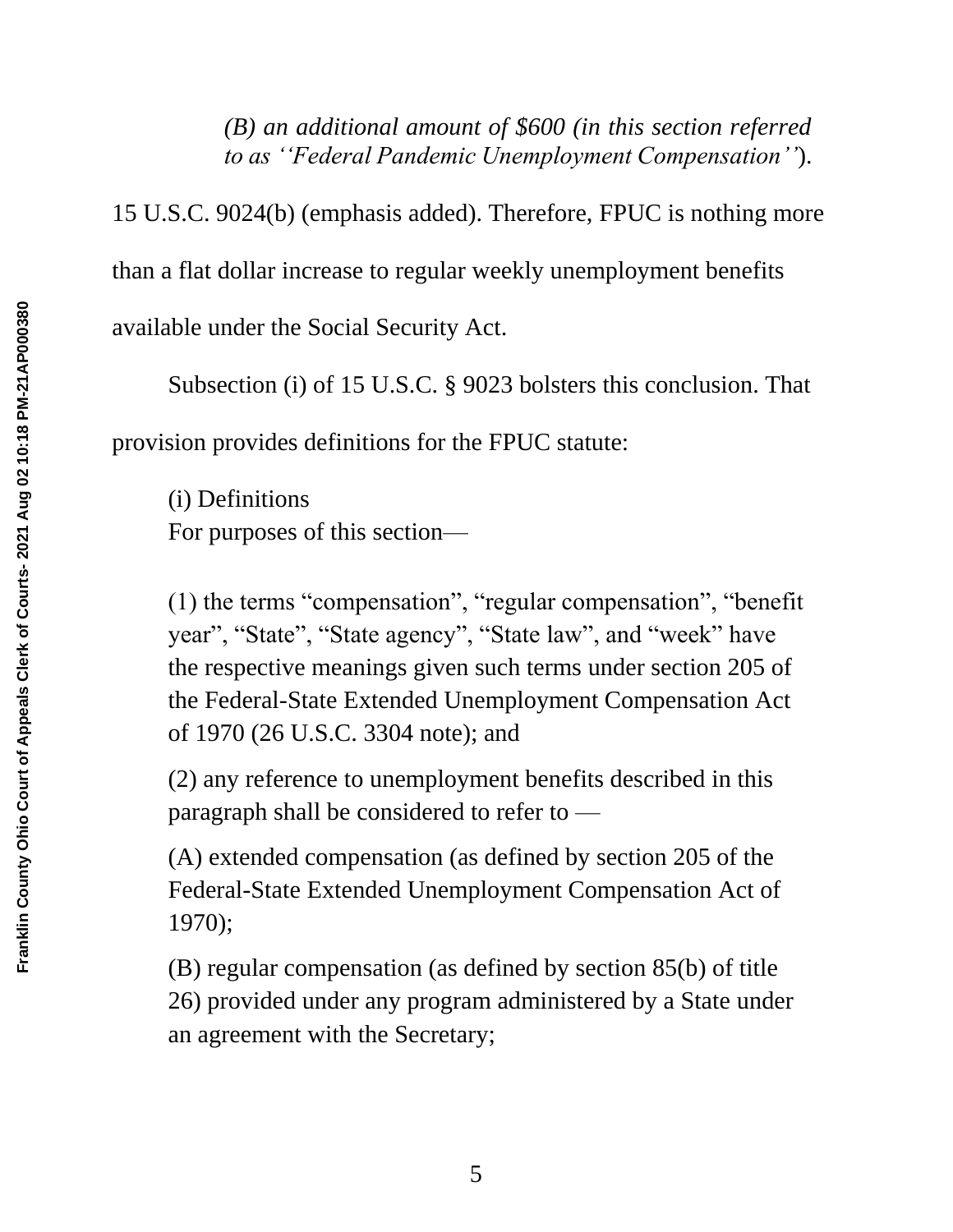(C) pandemic unemployment assistance under section 9021 of this title;

(D) pandemic emergency unemployment compensation under section 9025 of this title; and

(E) short-time compensation under a short-time compensation program (as defined in section  $3306(v)$  of title 26).

15 U.S.C. § 9023(i). Thus, both the Federal-State Extended Unemployment Compensation Act of 1970 and 26 U.S.C. § 3306 are incorporated into FPUC, and the interpretation of FPUC must be made in conjunction with those statutes.

### **Federal disbursements to States of FPUC funds.**

Although PUA, PEUC and FPUC provided different benefits, all those benefits are administered under 15 U.C.S. 9021. All monies paid to the states for PUA, PEUC, and FPUC benefits are disbursed from the "extended unemployment compensation account" established by section 1105(a) of title 42 of the Unemployment Trust Fund. 15 U.S.C. 9021. "Amounts in the extended unemployment compensation account shall be available for transfer to the accounts of the States in the Unemployment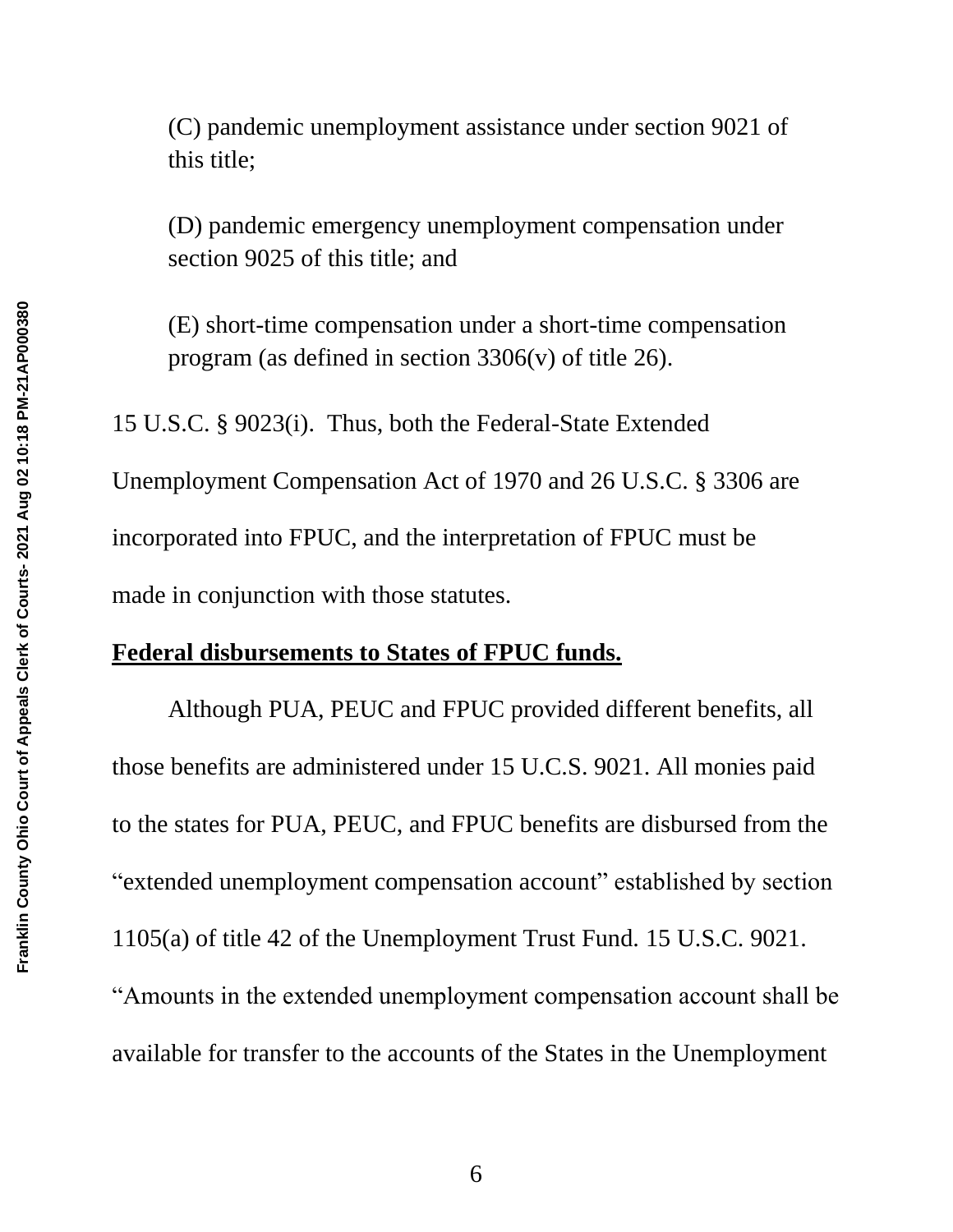Trust Fund as provided in section 204(e) of the Federal-State Extended Unemployment Compensation Act of 1970." 42 U.S.C. 1105(c). Similarly, all monies disbursed to states to cover the administrative expenses of administering the CARES Act benefits are paid through the employment security administration account. 15 U.S.C.  $9021(g)(2)(A)$ .<sup>2</sup>

Thus, all monies disbursed to Ohio to pay FPUC benefits and administration expenses are transferred from accounts established under the "Federal-State Extended Unemployment Compensation Act of 1970," which itself is a part of the Social Security Act. 15 U.S.C. 9021*.* And all FPUC monies transferred into each state's "extended unemployment compensation account" are commingled with regular unemployment compensation benefits and then transferred to the state for payment to beneficiaries.

## **The Governor decides to terminate the DOL Contract.**

<sup>&</sup>lt;sup>2</sup> 15 U.S.C. 9021(g)(2)(A) provides: "Funds in the employment security administration account (as established by section 901(a) of the Social Security Act (42 U.S.C. 1105(a)) of the Unemployment Trust Fund (as established by section 904(a) of such Act (42 U.S.C. 1104(a)) shall be used to make payments to States pursuant to subsection  $(f)(2)(B)$ ."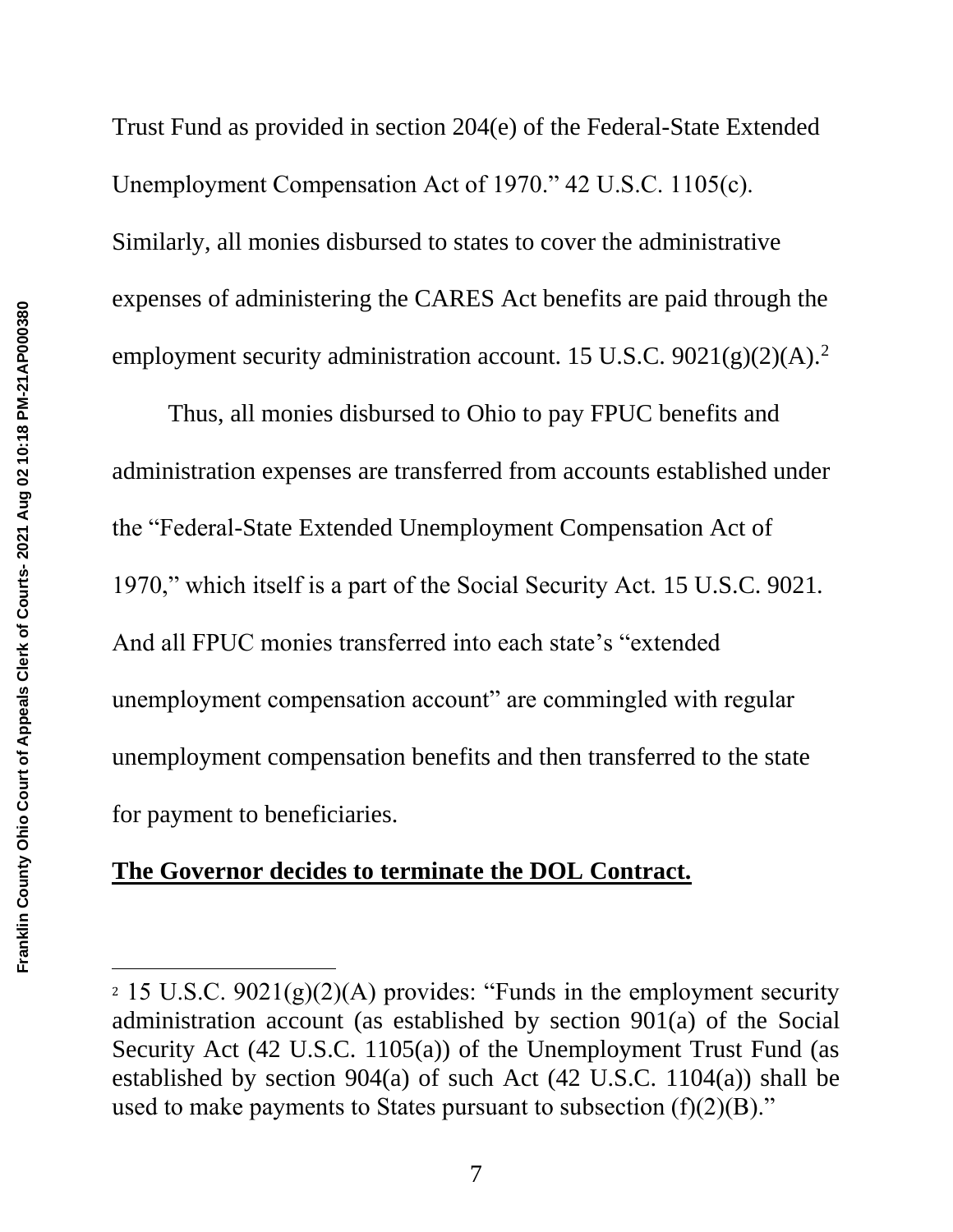In May of this year, when the country seemed to have turned the corner on the crisis, Governor DeWine decided that the additional weekly \$300 FPUC benefit was obstructing Ohio's path to economic recovery. And on May 24, 2021, the Governor wrote a letter to the Department of Labor withdrawing the State from the FPUC program effective June 26, 2021. *Stipulations*, T.d. 60, Ex. B. Since that June 26<sup>th</sup> date, those Ohioans who otherwise would have qualified for the additional FPUC benefits, have instead seen their unemployment benefits reduced.

#### **The impact on Appellants.**

Each of the Appellants qualified for the FPUC benefits and continued to be eligible for those benefits on June 26, 2021, when the program ended in Ohio. And each is now suffering the very financial difficulties that FPUC was meant to combat. In fact, the trial court expressly found that each Appellant was in dire economic straits and that the denial of FPUC benefits is causing them irreparable harm. *Decision*, p. 8.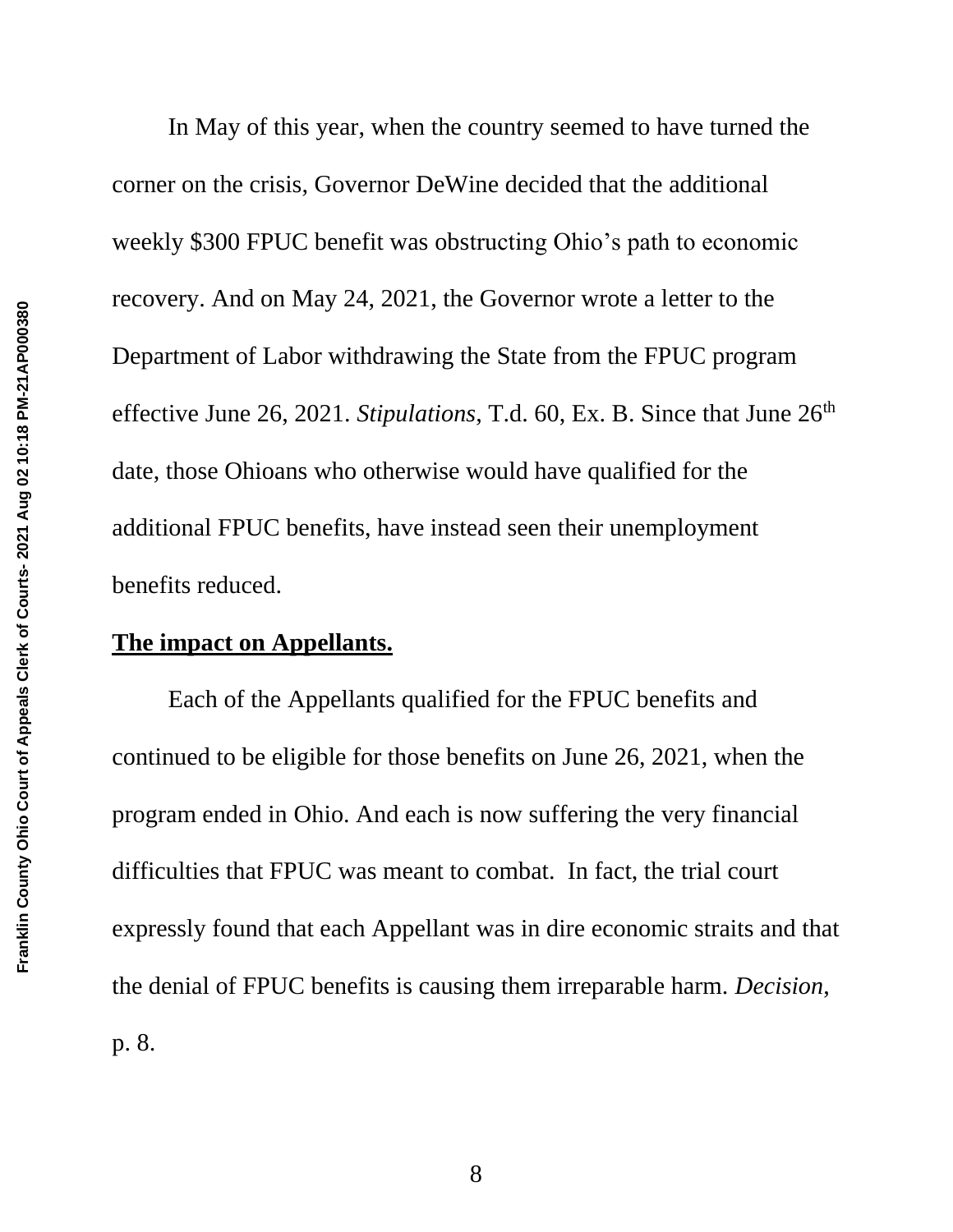#### **ARGUMENT:**

The trial court denied Appellants the requested injunctive relief for two reasons. First, it held that R.C. 4141.43(I) does not require the State to participate in the FPUC program at all. Second, it held that the Governor, as the chief executive of the state, possessed the requisite power to terminate Ohio's FPUC contract with the Department of Labor, notwithstanding the language of R.C. 4141.45. It reached these conclusions despite the mandate of R.C. 4141.46, which requires liberal construction of the state's unemployment insurance statutes.

The trial court's decision was reversable error.

## **A. R.C. 4141.43(I) mandates that the State accept all available federal unemployment benefits for Ohioans.**

Since its inception, the state of Ohio has participated in the federal unemployment program, enacted by Congress and signed by President Franklin Roosevelt in the landmark Social Security Act. As part of Ohio's unemployment compensation system, the Ohio General Assembly requires the Director of the Department of Job and Family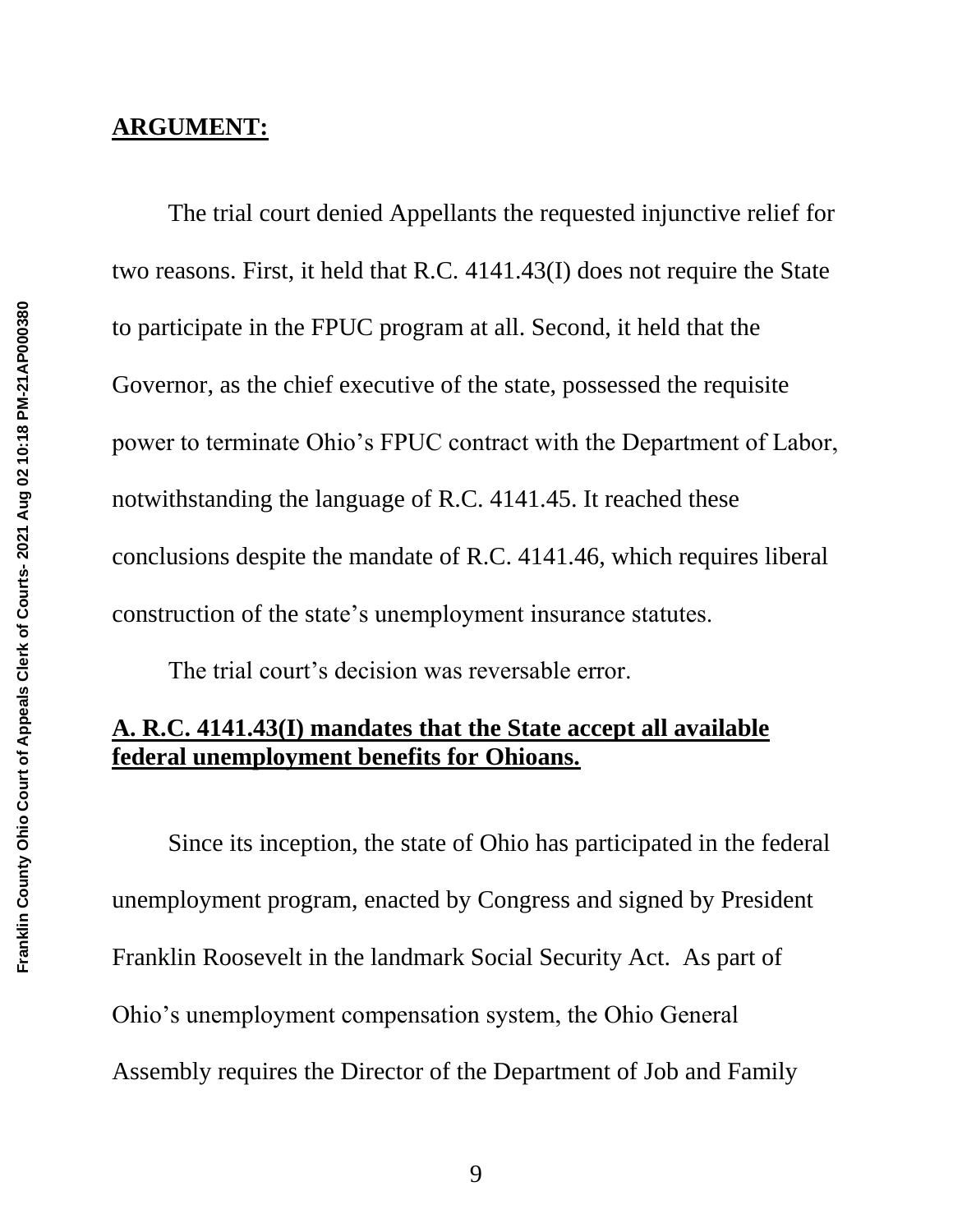Services "take such action . . . as may be necessary to secure to this state and its citizens all advantages available under the provisions of the "Social Security Act" that relate to unemployment compensation. . .." R.C. § 4141.43(I).<sup>3</sup>

The trial court held that the benefits available under the CARES Act, which includes FPUC, are not specifically referenced in R.C. 4141.43(I) and that "the FPUC benefits are wholly created and administered outside of the Social Security Act thereby abrogating any application of R.C. 4141.43(I)." *Id.* The trial court also held that this language does not bar the Governor–as opposed to the Director of the Department of Job and Family Services–from depriving Ohioans of available federal unemployment benefits through executive fiat.

*Decision*, p. 5. Both of these conclusions are incorrect.

# **1. FPUC is incorporated into, and administered under, the unemployment compensation provisions of the Social Security Act.**

Revised Code 4141.43(I) reads, in its entirety:

<sup>3</sup> Unemployment benefits administered under Title III, section 303 of the Social Security Act.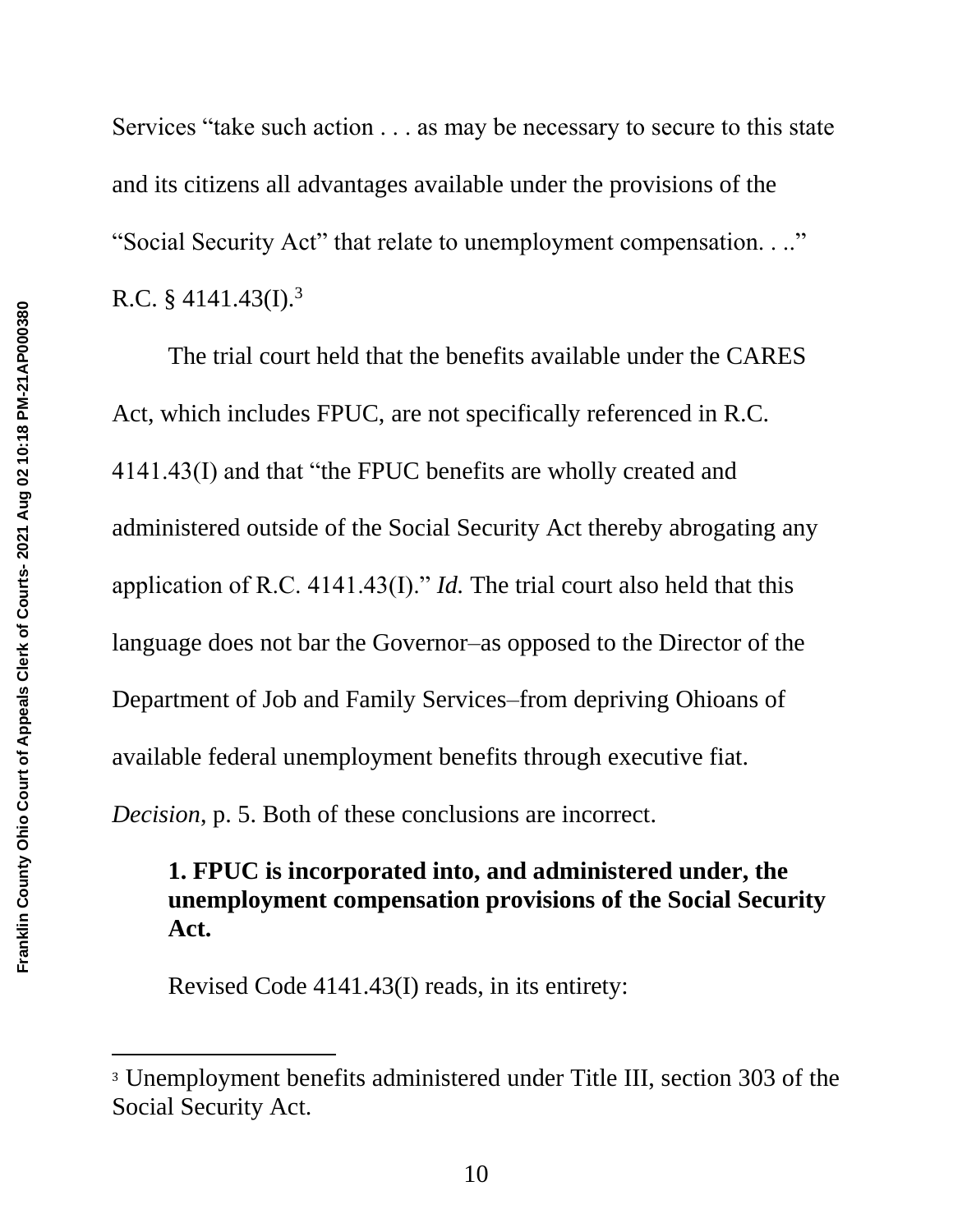(I) The director shall cooperate with the United States department of labor to the fullest extent consistent with this chapter, and shall take such action, through the adoption of appropriate rules, regulations, and administrative methods and standards, as may be necessary to secure to this state and its citizens all advantages available under the provisions of the "Social Security Act" that relate to unemployment compensation, the "Federal Unemployment Tax Act," (1970) 84 Stat. 713, 26 U.S.C.A. 3301 to 3311, the "Wagner-Peyser Act," (1933) 48 Stat. 113, 29 U.S.C.A. 49, the "Federal-State Extended Unemployment Compensation Act of 1970," 84 Stat. 596, 26 U.S.C.A. 3306, and the "Workforce Innovation and Opportunity Act," 29 U.S.C.A. 3101 *et seq*.

R.C. § 4141.43(I).

The legislative history of this language is instructive. This language regarding "all advantages available" did not appear in the original 1936 law. After questions arose concerning the eligibility of Ohioans for supplemental unemployment insurance in the 1950s, the Ohio Supreme Court held that it was the duty of the General Assembly to clarify the scope of unemployment benefits:

[T]his court is not permitted to concern itself with the question whether supplemental unemployment benefits should be sanctioned by the law of this state. That, of course, is not a judicial problem but one of legislative policy for determination by the General Assembly or by constitutional amendment. And, as has been said repeatedly in matters of statutory construction, it is not a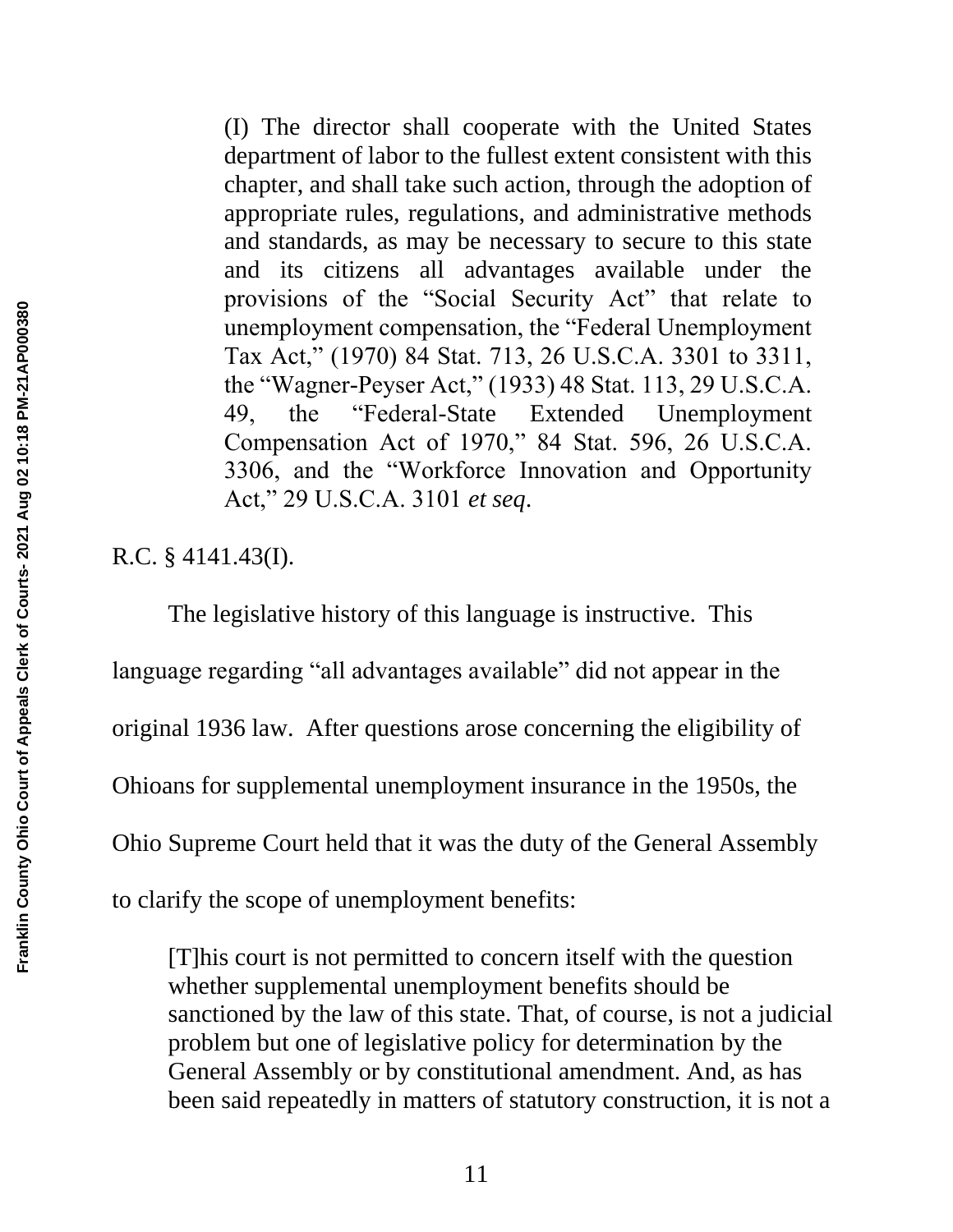question as to what the Legislature intended to enact; rather it is a question of the meaning of that which the Legislature did enact.

If such a plan of supplemental unemployment benefits is to be approved in this state, that approval should not be left to mere inference but should be placed on the sound basis of definite statutory or constitutional amendment.

*United Steel Workers of America v. Doyle*, 168 Ohio St. 324, 325-26, 328 (1958).

After the *Doyle* decision was issued, the Ohio General Assembly took action to amend Ohio's unemployment compensation law to expressly state its intention was to ensure that the state and its citizens would secure the greatest access to benefits.

In this case, the trial court held that the FPUC benefits did not arise under the Social Security Act. Decision, p. 5. But a plain reading of the FPUC and the contract between Ohio and the Department of Labor leads to a different conclusion.

As set forth above, both the increased unemployment benefits and the costs associated with administering those benefits are paid through accounts established within the Unemployment Trust Fund, which itself was created by the Social Security Act. 15 U.S.C. § 9021(g)(1).

. . .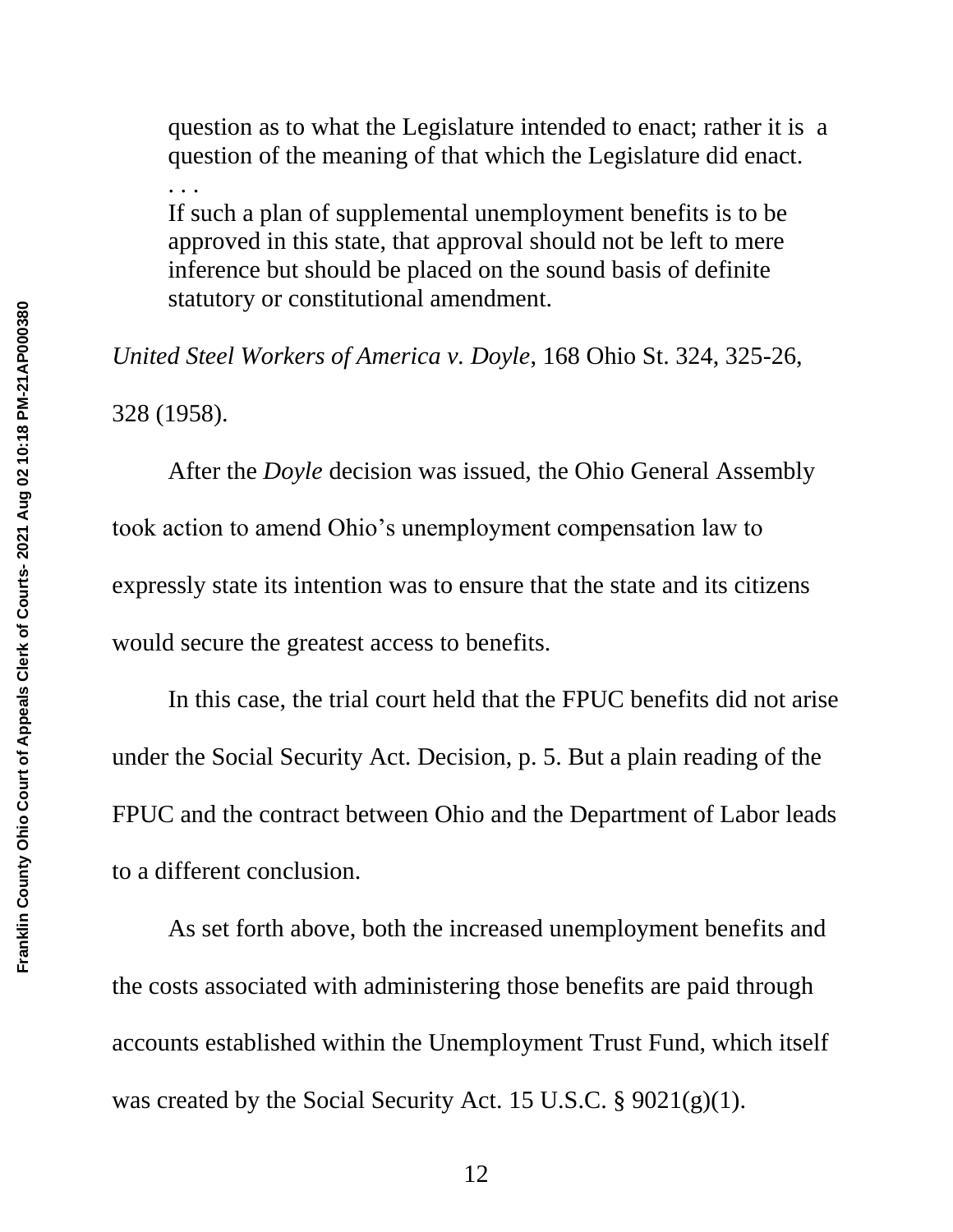Contrary to Appellees' arguments, the FPUC is part of the Social Security Act and is administered as part of the state's unemployment compensation system. In fact, the Contract between the State and the Department of Labor requires the State to administer FPUC benefits under the existing framework created by the Social Security Act. *Stipulations*, T.d. 60, Ex. A, paragraph X. And the Federal-State Extended Unemployment Compensation Act of 1970 and 26 U.S.C. § 3306 are incorporated into FPUC. Therefore FPUC benefits arise and are administered under federal statutes specifically referenced in R.C. § 4141.43(I), triggering its application.

Congress did not create a separate vehicle for the enhanced federal benefits in the CARES Act. The PUA weekly benefit amount includes the \$300-per-week FPUC payments. 15 U.S.C. § 9021(d)(1). All PUA benefits—including FPUC—and administrative costs are funded by 42 U.S.C. §§ 1104(a) and 1105(a). 15 U.S.C. § 9021(g). Similarly, the PEUC benefits also include the \$300-per-week FPUC payments. 15 U.S.C. § 9025(a)(4)(A). And all PEUC benefits, including FPUC, are funded by 42 U.S.C.  $\S$ § 1104(a) and 1105(a), while the PEUC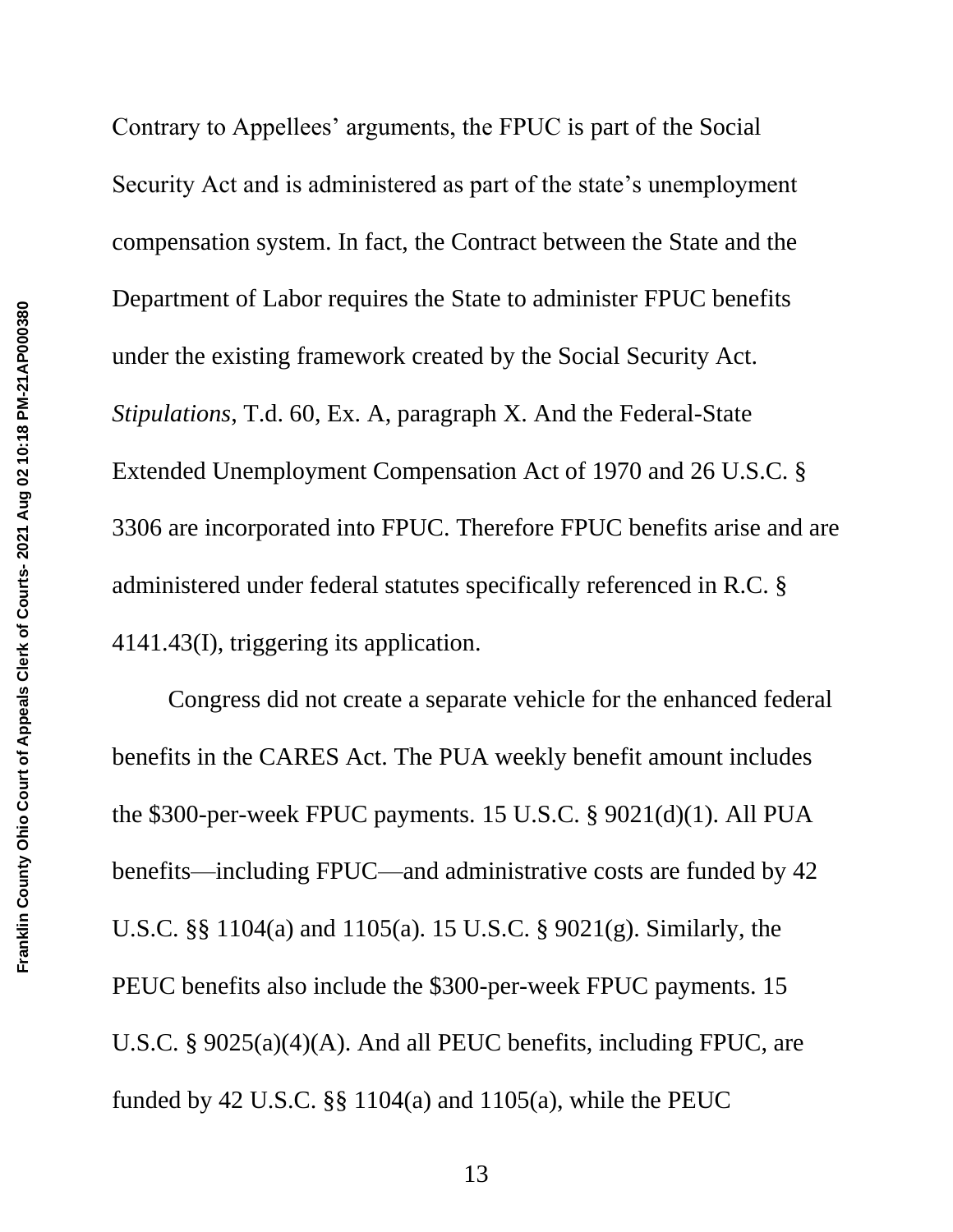administration costs are funded by 42 U.S.C. § 1101(a). 15 U.S.C. § 9025(d). The FPUC benefits conferred under 42 U.S.C. §§ 1101, et seq. are an extension of the existing Federal Unemployment Tax Act, 26 U.S.C. §§ 3301.01, et seq. The Federal Unemployment Tax Act is one of the specifically enumerated laws under R.C. § 4143.43(I).

The State's arguments that the benefits at issue in this case do not fall within those specified in the statute are without merit and ignore the plain language of the CARES Act and the American Recovery Act. Congress, through 42 U.S.C. § 1101, et seq., established various funds and accounts to hold money for the states, including the Unemployment Trust Fund, the Employment Security Administration Account, and the Extended Unemployment Compensation Account. The CARES Act provisions incorporate the Unemployment Trust Fund, the Employment Security Administration Account, and the Extended Unemployment Compensation Account into PUA, PEUC, and FPUC. These unemployment compensation enhancements achieve this by providing a framework for agreements between states and the U.S. Department of Labor that are a mechanism for the states to access the benefits of 42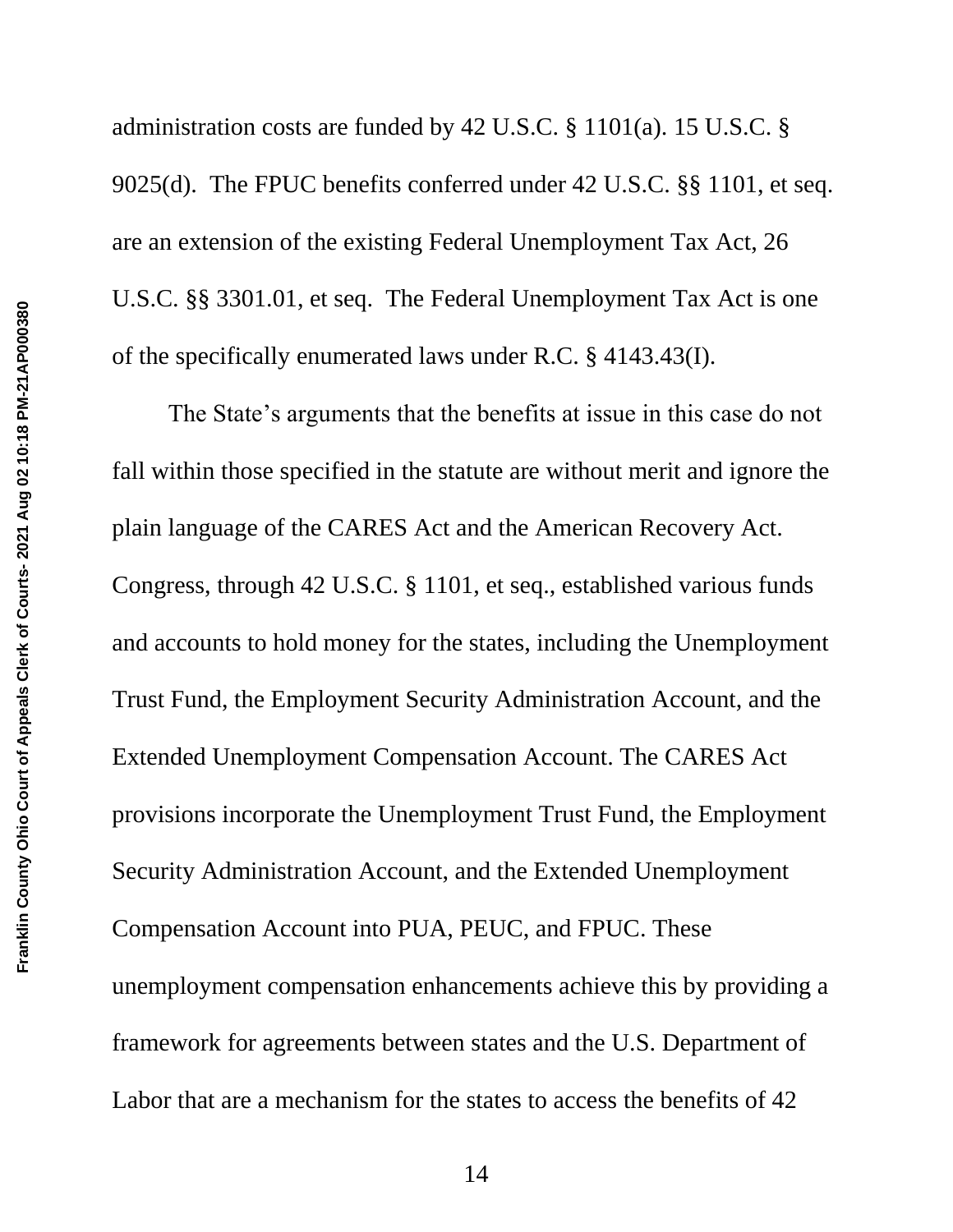U.S.C. § 1101, et seq. Put simply, PUA, PEUC, and FPUC do not create new programs. Rather, they authorize states to draw enhanced benefits already conferred under 42 U.S.C. § 1101, et seq. through the existing system.

# **2.The language of R.C. 4141.43(I) requires the State to participate in FPUC throughout its entire life.**

Ohio's unemployment compensation statutes must be liberally construed. R.C. 4141.46. "A liberal construction has been defined as giving "generously all that the statute authorizes," and "adopting the most comprehensive meaning of the statutory terms in order to accomplish the aims of the Act and to advance its purpose, with all reasonable doubts resolved in favor of the applicability of the statute to the particular case. Interpretation and construction should not result in a decision so technical or narrow as to defeat the compensatory objective of the Act." *Bailey v. Republic Engineered Steels, Inc.*, 91 Ohio St.3d 38, 741 N.E.2d 121, 2001-Ohio-236, (citations omitted).

Unfortunately, the trial court read R.C. 4141.43(I) narrowly to deny Ohioans the benefits afforded under FPUC. The trial court applied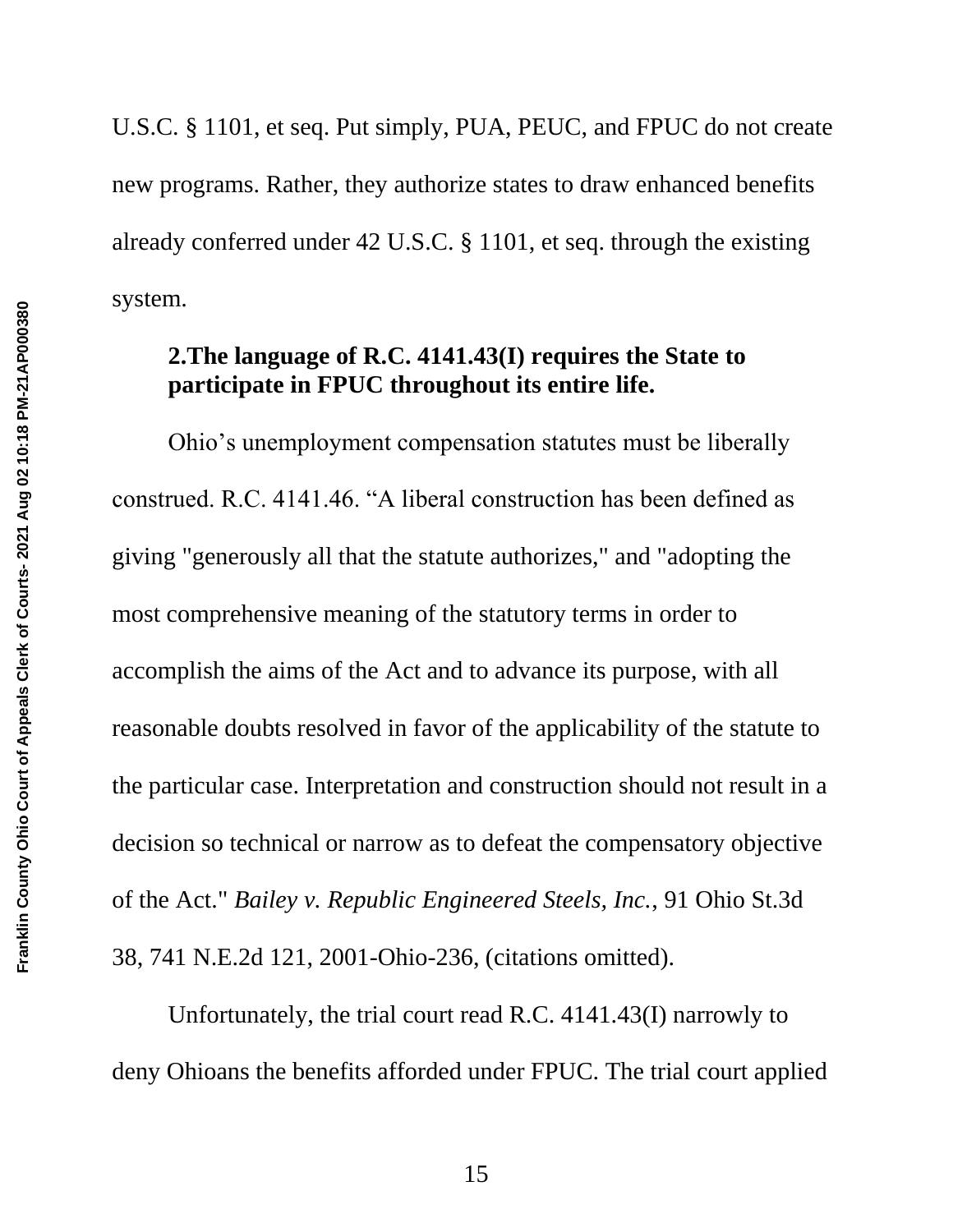a purely technical reading to the statute, and in so doing, avoided the expansive reading that would effectuate the law's compensatory objectives. Rather, the trial court embraced the Governor's unilateral policy decision to override the policy previously announced by the General Assembly.

Courts in other states have concluded that similar legislative language requiring states to cooperate with the federal government "to the fullest extent" or to "secure all available benefits" expressed clear legislative intent to mandate to accept the unemployment benefits at issue in this case. For example, in evaluating similar legislative language in Maryland requiring state officials to cooperate with the Department of Labor "to the fullest extent", a Maryland court recently held that state officials lacked authority to reject pandemic unemployment benefits:

The Court concludes that Plaintiffs have shown a likelihood of success in demonstrating that the "fullest extent" language of  $\S$  8- $310(a)(1)$  should be interpreted in this context to constrain administrative discretion and require the Maryland Labor Secretary to maximize use of any available federal unemployment benefits. By plain language, the General Assembly meant cooperation "to the fullest extent that this title allows" to be extensive and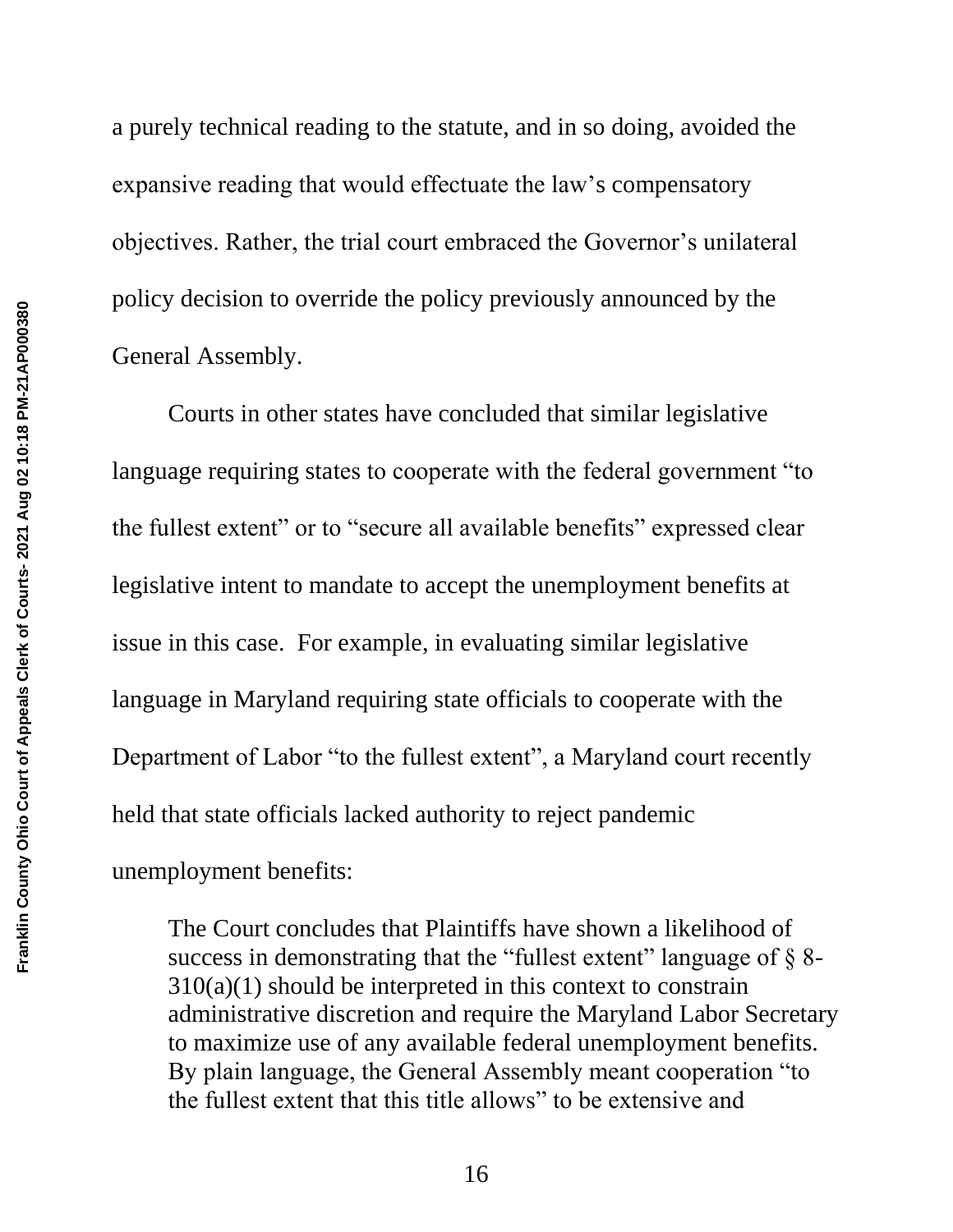comprehensive. In the same section, the command that the Maryland Secretary "shall cooperate" with the federal Secretary "to the fullest extent" contrasts with the discretion accorded that she "may afford reasonable cooperation" with other federal units. Id. § 8-310(b)(1) (emphasis added). Moreover, mandating cooperation "to the fullest extent that this title allows" carries the implication that the Maryland Secretary must act whenever an opportunity for cooperation exists within the bounds of Maryland law. This is not just "the Secretary should be very cooperative with federal officials." It requires action as far as Maryland law in this arena will permit.

*D.A. v. Hogan*, Maryland Circuit Court for Baltimore City, Case No.24-

C-21-002988 (Memorandum Opinion Granting Temporary Restraining

Order, July 3, 2021) (attached as Ex. A to *Supplemental Brief of* 

*Defendants DeWine and Damschroeder,* T.d. 71).

In Indiana, the Marion Superior Court interpreted similar statutory

language as a legislative mandate to secure the same federal

unemployment benefits at issue here:

(4) Indiana Code § 22-4-37-1 states, in relevant part, that "[i]t is declared to be the purpose of this article to secure to the state of Indiana and to employers and employees in Indiana all the rights and benefits which are conferred under the provisions of 42 U.S.C. 501 through 504, 42 U.S.C. 1101 through 1109, 26 U.S.C. 3301 through 331 1, and 29 U.S.C. 49 *et seq*., and the amendments to those statutes." The enumerated US Code sections deal with the establishment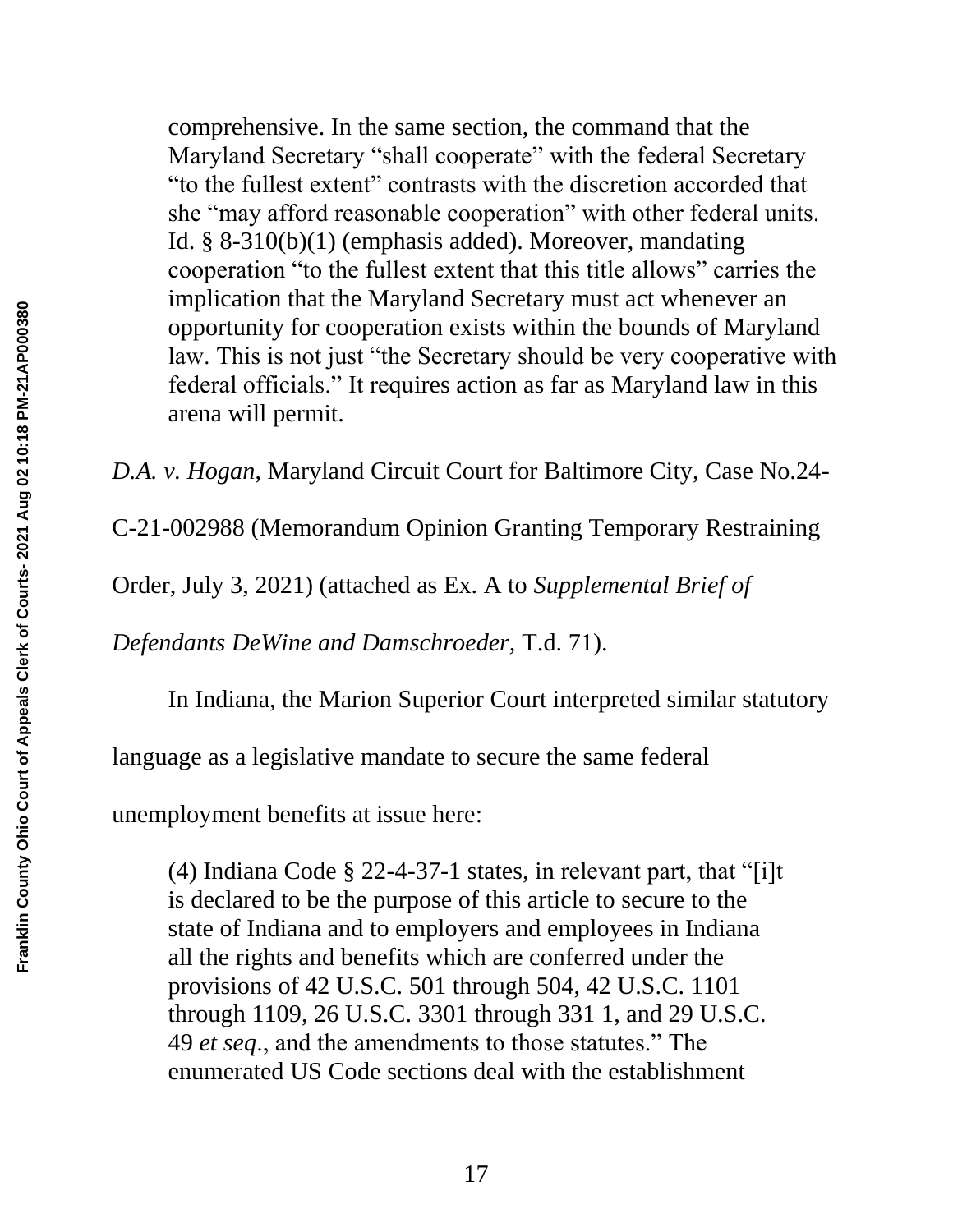and funding of federal and state unemployment benefits schemes.

(15) The Legislature's determination in I.C. 22-4-37-1 is an instruction to the Department of Workforce Development to administer unemployment benefits available in the Unemployment Trust Fund. Similar to the Legislature's determination of other aspects of the system of unemployment benefits in Indiana, like the number of weeks a claimant may be eligible or how to calculate a claimant's monetary benefit amount, I.C. 22-4-37-1 's directive to secure all rights and benefits conferred by 42 U.S.C. § 1104 is binding on the State.

(l6) A preponderance of the evidence demonstrates the State of Indiana's decision to prematurely end PUA, PEUC and FPUC benefits in Indiana violates I.C. 22-4-37-1. Therefore, Plaintiffs have shown reasonable likelihood of prevailing on the merits of their declaratory judgment action.

*T.L. v. Holcomb*, Marion Superior Court, Case No. 49D11-2106-PL-

020140 (Findings of Fact, Conclusions of Law, and Judgment, July 22,

2021) (attached as Ex. B to *Supplemental Brief of Defendants DeWine* 

*and Damschroeder,* T.d. 71); *see also*, *Armstrong v. Hutchison*, Pulaski

County Circuit Court, Case No. 2021-4507 (*Order*, July 28, 2021)

(attached as Ex. A to *Notice Of Supplemental Authority,* T.d. 79).

The Indiana, Maryland, and Arkansas statutes seek the same

objective as R.C. 4141.43(I)–to maximize the unemployment benefits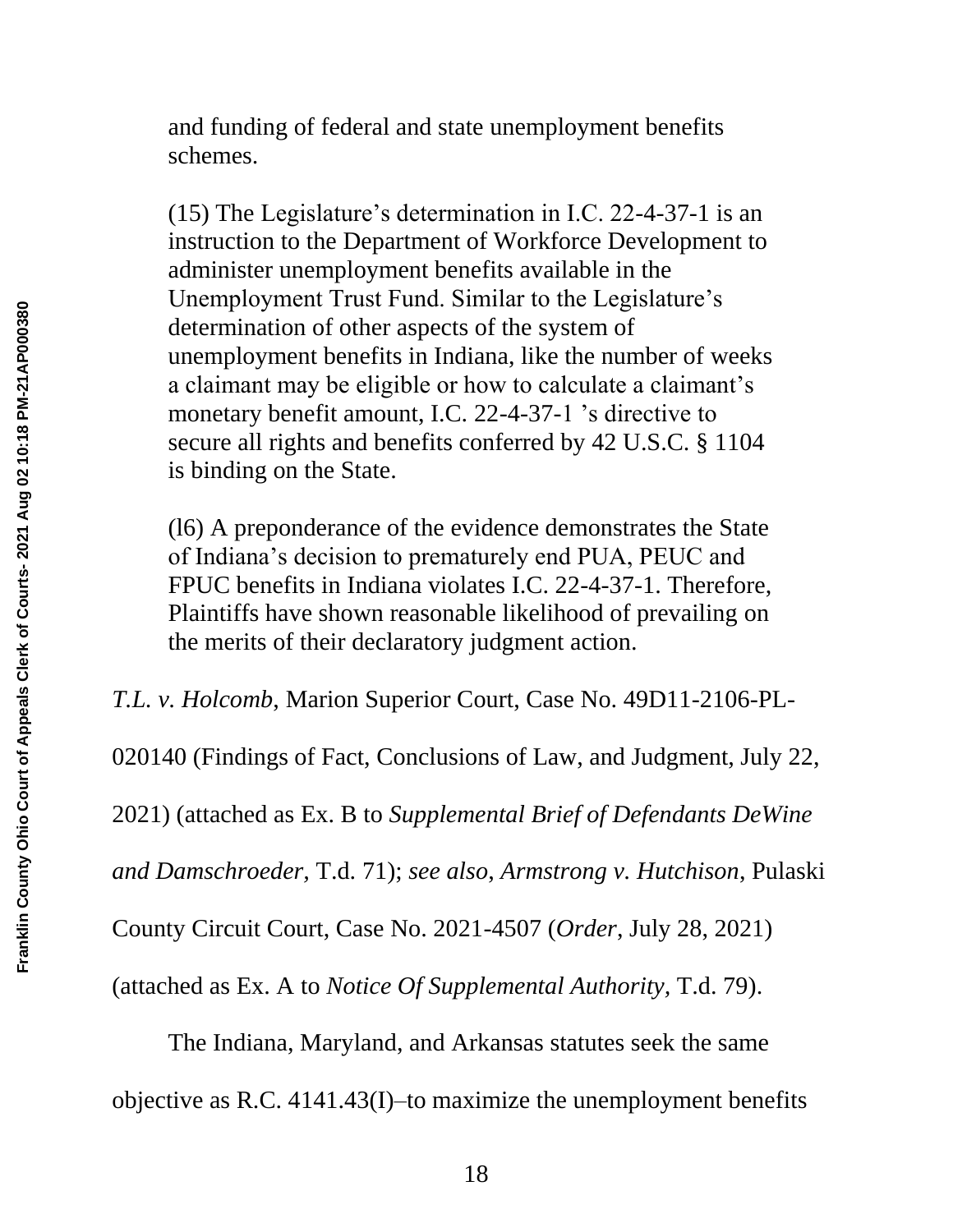available from the federal government. Their reasoning should guide the Court in this matter.

#### **B. The Governor's power is not unconstrained.**

Ours is a system of law. And the law applies to all in equal measure - even government officials. Indeed, those charged with enforcing the laws should be all the more cognizant of limits of their authority. And we, as a society, should be careful to keep our elected officials in check lest the law be ignored.

## **1. The State usurped the legislative power reserved to the General Assembly.**

Appellants ask the Court to order the State to reinstate the FPUC program in Ohio because the Governor was without authority to terminate Ohio's participation in that program. Whereas R.C. § 4141.43(I) requires the State to participate in the FPUC program, R.C. § 4141.45 prohibits withdrawal from that program without an act of the General Assembly.

R.C. 4141.45 states: "All the rights, privileges, or immunities conferred by sections 4141.01 to 4141.46, inclusive, of the Revised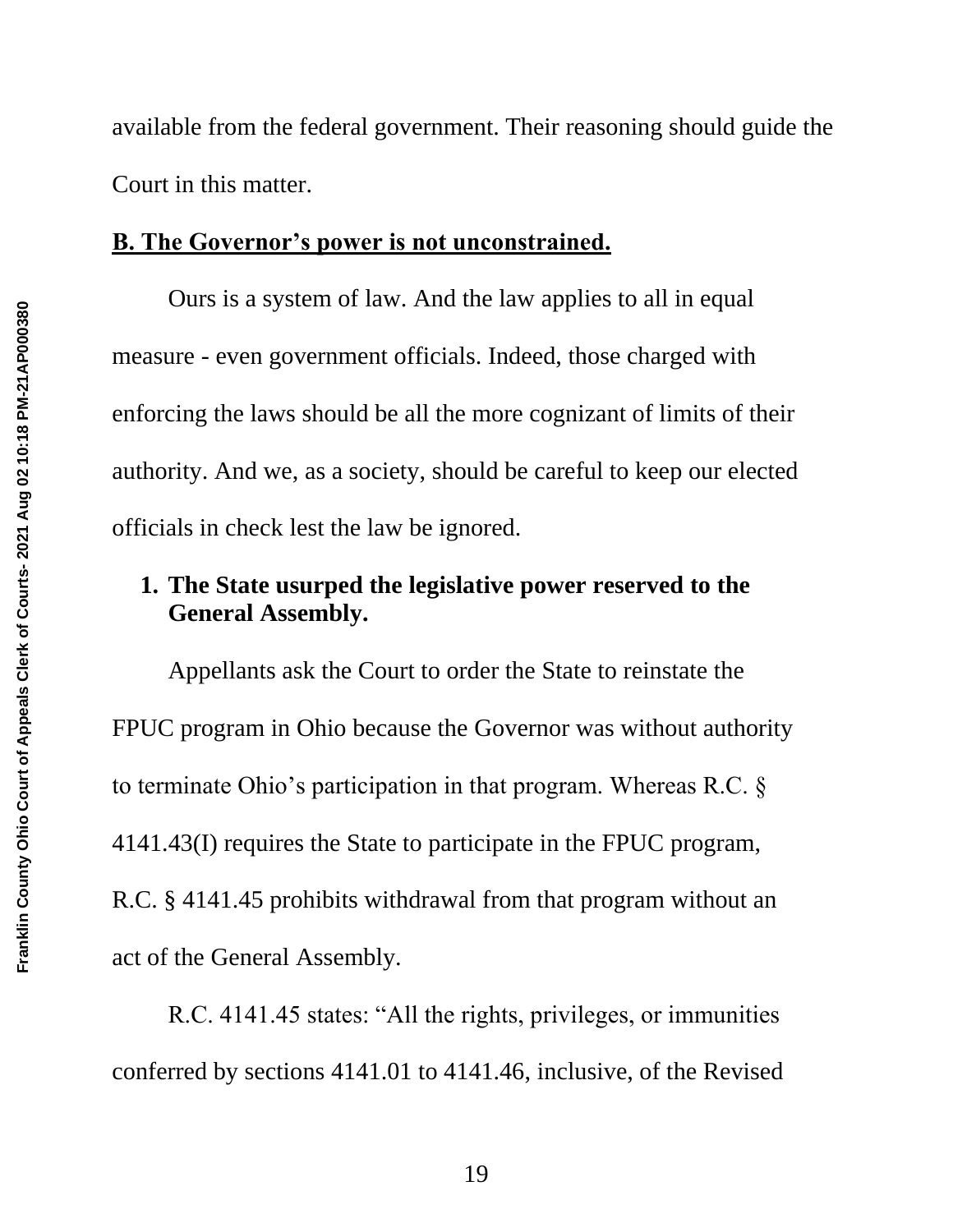Code, or by acts done pursuant thereto, shall exist subject to the power of the general assembly to amend or repeal such sections at any time." R.C. 4141.45. This provision is somewhat odd. It states a proposition that is inherent in our form of government. The legislature must, by definition, possess the power to legislate. Why then was the provision included?

The only rational answer is that the provision is intended to reserve to the General Assembly the exclusive power to modify the State's unemployment compensation system. And when viewed in conjunction with Article II, Section 34 of the Ohio Constitution, this conclusion becomes all the more apparent.

But by exercising a power reserved to the legislature, the Governor encroached on the authority of the legislature and violated the principle of separation of powers.

 "The first, and defining, principle of a free constitutional government is the separation of powers." *State v. Bodyke*, 126 Ohio St.3d 266, 933 N.E.2d 753, 2010-Ohio-2424, ¶ 39. "The separation-ofpowers doctrine represents the constitutional diffusion of power within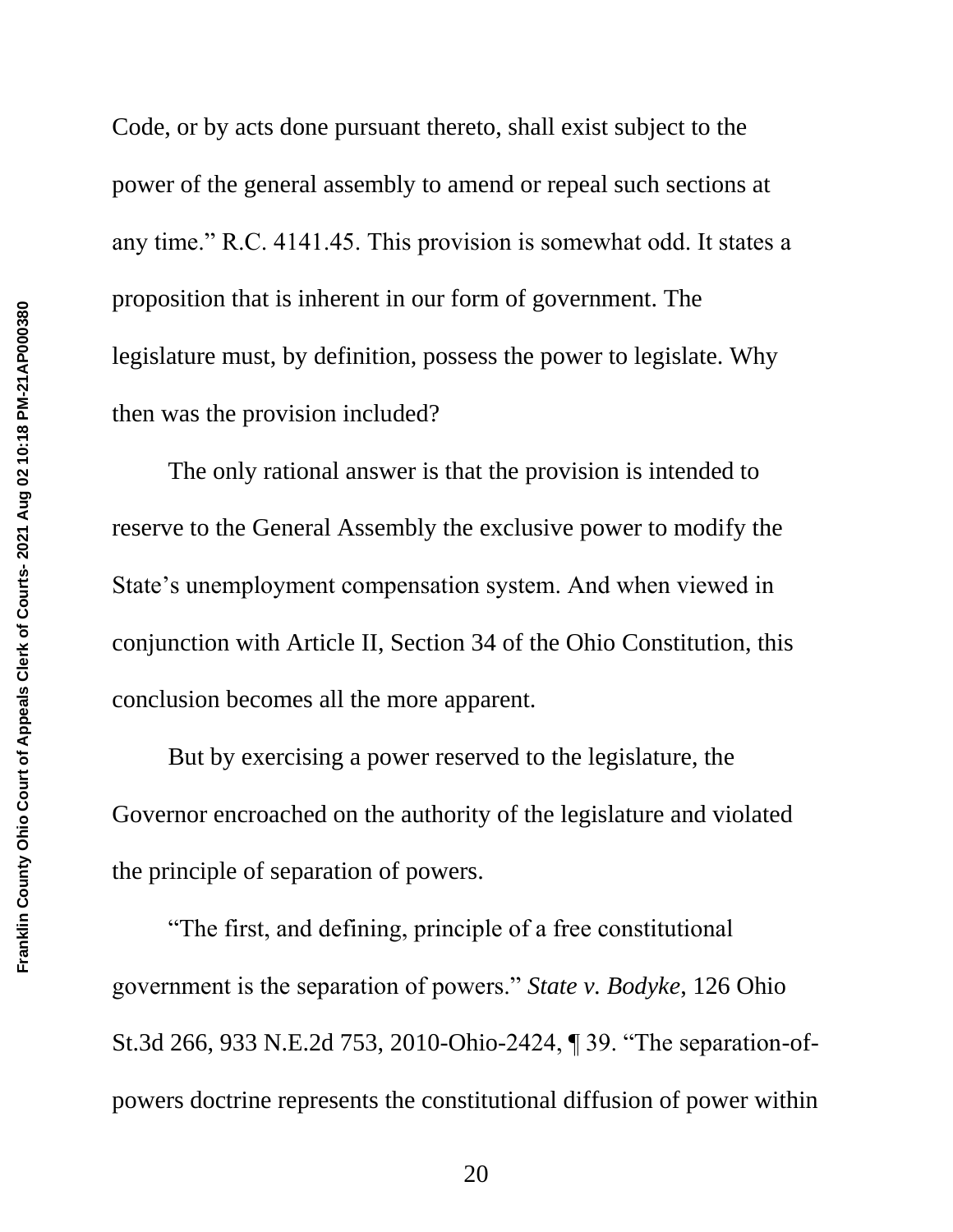our tripartite government. The doctrine was a deliberate design to secure liberty by simultaneously fostering autonomy and comity, as well as interdependence and independence, among the three branches." *Stetter v. R.J. Corman Derailment Services, L.L.C.*, 125 Ohio St.3d 280, 927 N.E.2d 1092, 2010-Ohio-1029, (2010); *see also Hale v. State* (1896), 55 Ohio St. 210, 214, 45 N.E. 199, 200 ("[T]he people possessing all governmental power, adopted constitutions, completely distributing it to appropriate departments.").

The Ohio Supreme Court has long lauded the Constitution's system of checks and balances:

As James Madison explained in Federalist Paper No. 47, the sharing of powers through a system of checks and balances complemented the principle of separation of powers by acting as an additional restraint on government. This blending of powers not only limits government itself, it also provides mechanisms by which each branch can defend its place in our constitutional system. The Federalist Papers No. 47 (Madison 1788) (Wills Ed.1982), at 243-246.

*DeRolph v. State*, 93 Ohio St.3d 309, 327, 754 N.E.2d 1184, 2001-

Ohio-1343, (2001). Where a specific power is expressly reserved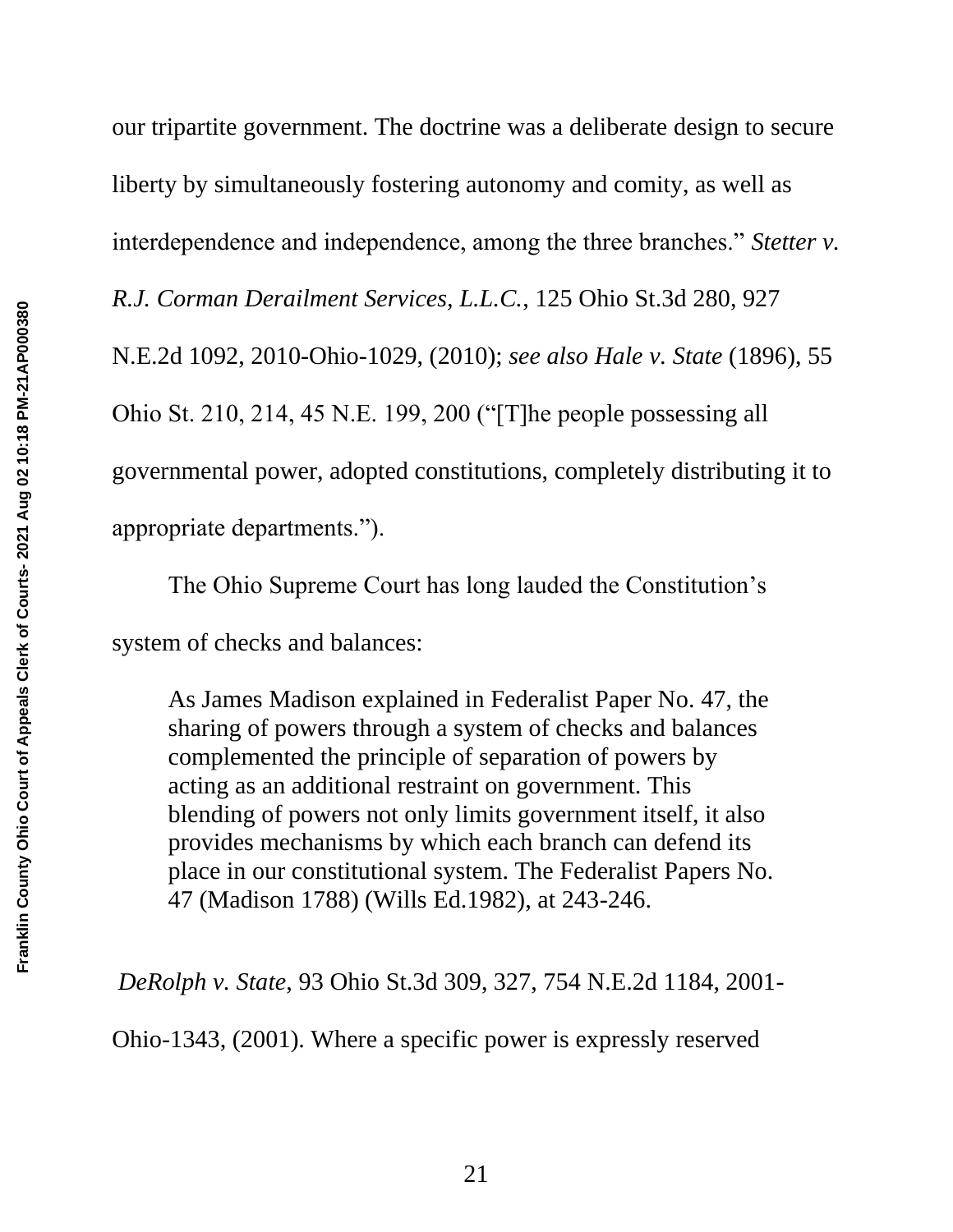to one branch, the other branches have no authority to intrude on that power.

Like its federal counterpart, the Ohio Constitution commits legislative power to the legislative branch, the Ohio General Assembly. Further, Article II, Section 34 of the Ohio Constitution specifically reserves to the General Assembly the authority to legislate matters concerning the welfare of employees:

Laws may be passed fixing and regulating the hours of labor, establishing a minimum wage, and providing for the comfort, health, safety and general welfare of all employees; and no other provision of the constitution shall impair or limit this power.

Ohio Const. Art. II, Sec. 34.

And like his federal counterpart, the Governor has the duty to "see that the laws are faithfully executed." Ohio Const. Art. III, Sec. 6. But legislative power remains exclusively in the legislature, not the executive. And with respect to labor and employment issues, the power of the General Assembly is paramount to the "supreme executive power" of the Governor. Ohio Const. Art. II, Sec. 34.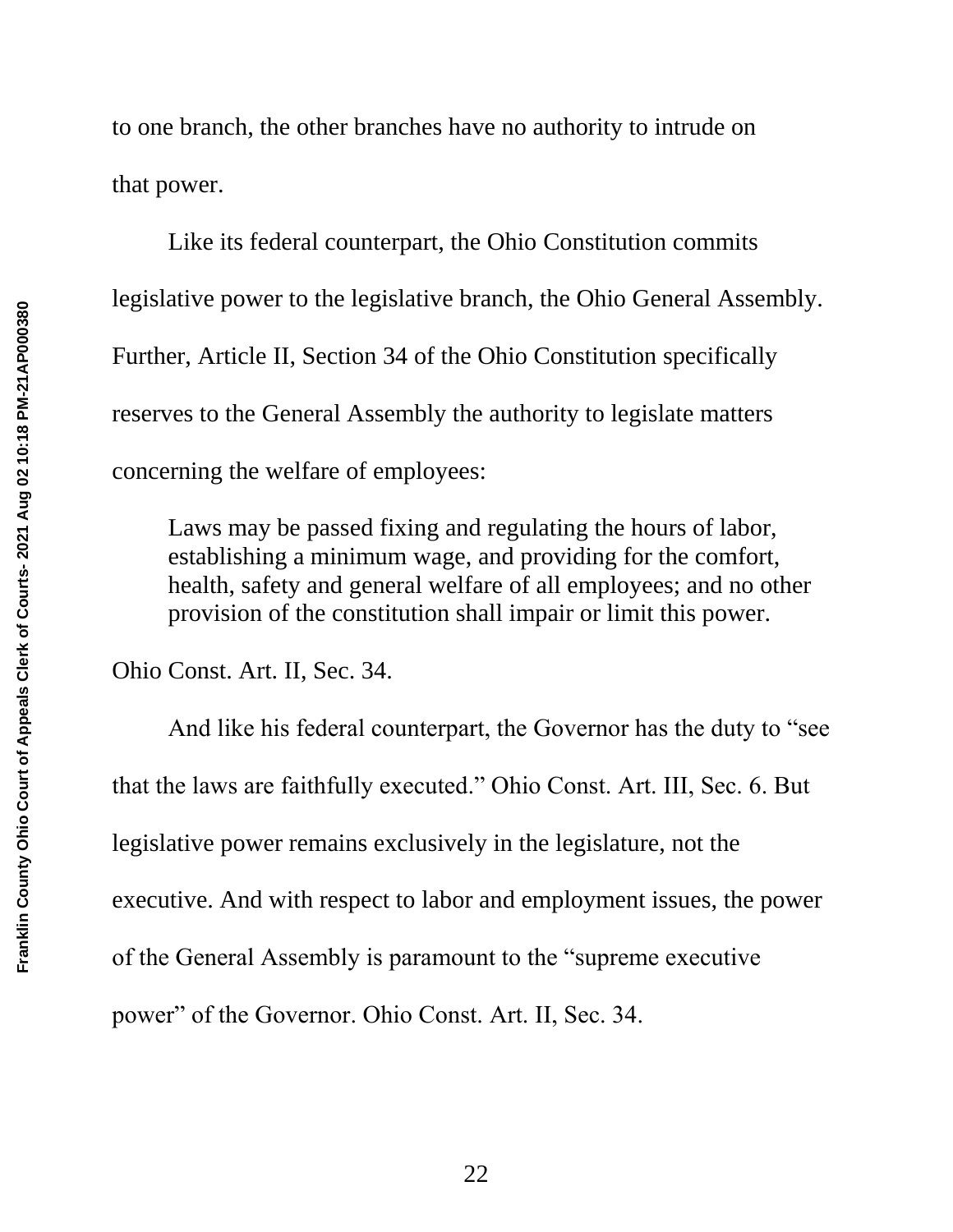In his well-known concurrence in *Youngstown Sheet & Tube Co*.,

Justice Jackson set forth an instructive description of the separation of

powers and functions between the legislature and the executive:

1. When the President acts pursuant to an express or implied authorization of Congress, his authority is at its maximum, for it includes all that he possesses in his own right plus all that Congress can delegate. In these circumstances, and in these only, may he be said (for what it may be worth) to personify the federal sovereignty. If his act is held unconstitutional under these circumstances, it usually means that the Federal Government as an undivided whole lacks power. A seizure executed by the President pursuant to an Act of Congress would be supported by the strongest of presumptions and the widest latitude of judicial interpretation, and the burden of persuasion would rest heavily upon any who might attack it.

2. When the President acts in absence of either a congressional grant or denial of authority, he can only rely upon his own independent powers, but there is a zone of twilight in which he and Congress may have concurrent authority, or in which its distribution is uncertain. Therefore, congressional inertia, indifference or quiescence may sometimes, at least as a practical matter, enable, if not invite, measures on independent presidential responsibility. In this area, any actual test of power is likely to depend on the imperatives of events and contemporary imponderables rather than on abstract theories of law.

3. When the President takes measures incompatible with the expressed or implied will of Congress, his power is at its lowest ebb, for then he can rely only upon his own constitutional powers minus any constitutional powers of Congress over the matter. Courts can sustain exclusive presidential control in such a case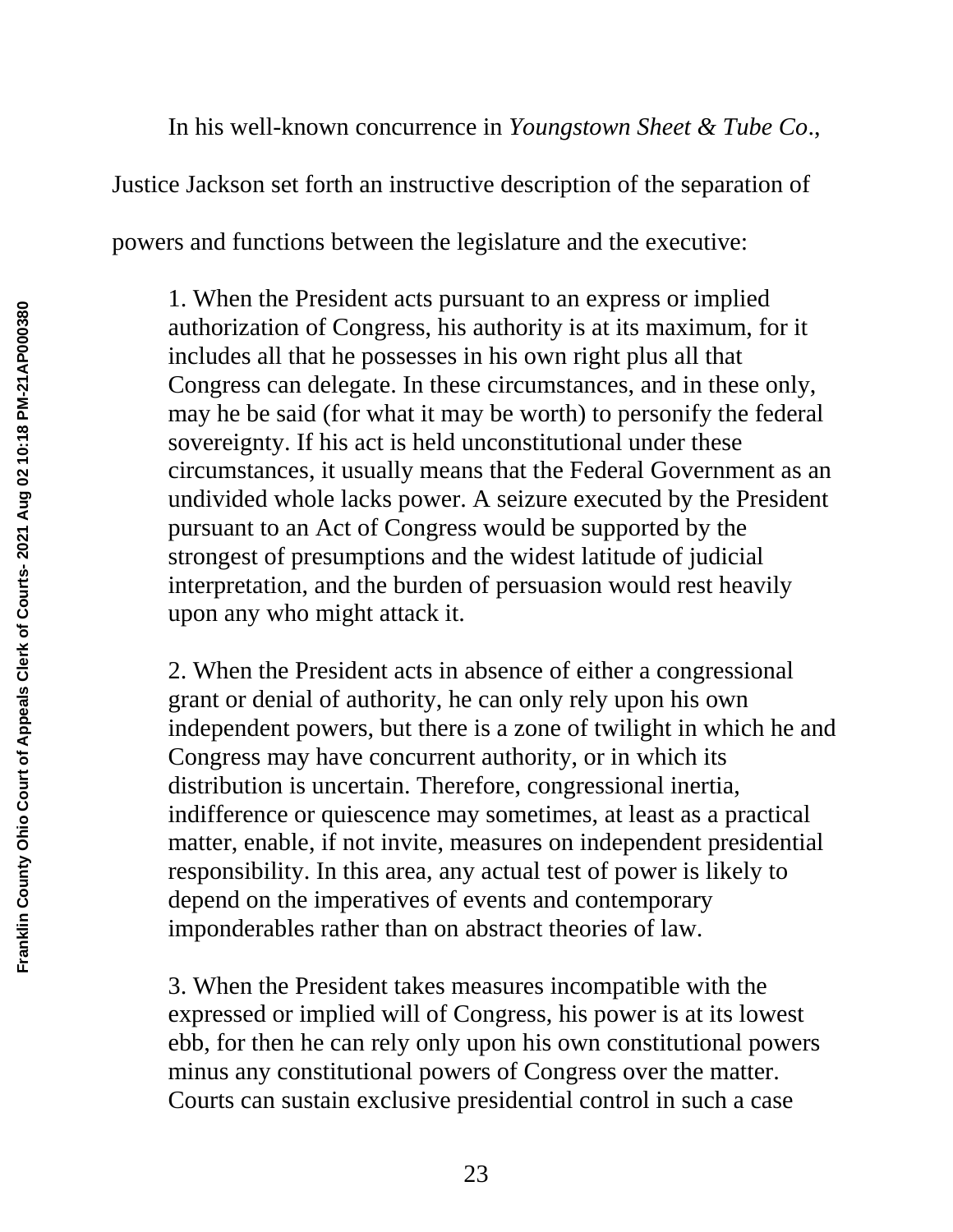only by disabling the Congress from acting upon the subject. Presidential claim to a power at once so conclusive and preclusive must be scrutinized with caution, for what is at stake is the equilibrium established by our constitutional system.

*Youngstown Sheet & Tube Co. v. Sawyer*, 343 U.S. 579, 635-38 (1952) (Jackson, J., concurring). This case presents the third scenario—one in which the executive acts contrary to the expressed intentions of the legislative branch.

Yet that is what the Governor has done. Even though R.C. § 4141.45 specifically reserved to the General Assembly the power to terminate or modify Ohio's employment compensation system, the Governor decided to act in his own self-interest and in disregard of the law. The Governor is substituting his policy assessment for that of the legislature when it enacted 4141.43(I). He simply lacks the constitutional or statutory authority to do so.

However, when it passed R.C. § 4141.43(I), the General Assembly has already considered and rejected the policy arguments posed by the State. The scope of unemployment benefits in Ohio was not without controversy at the time R.C. § 4141.43(I) was enacted. A contemporary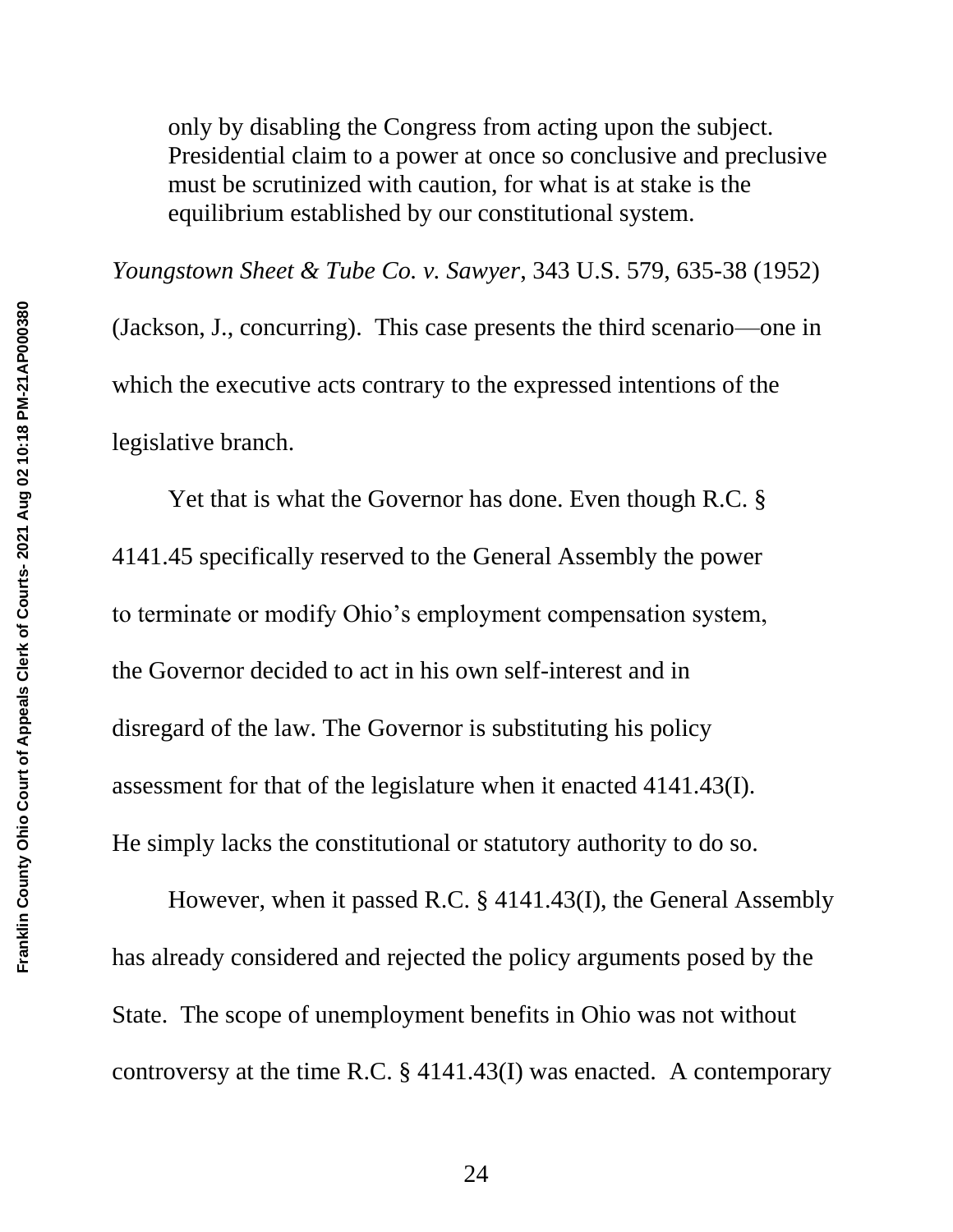observer noted that there was a fierce policy debate concerning the expansion of benefits in the 1950s, but that the Ohio General Assembly had ultimately passed legislation firmly and unambiguously in favor of the expansion of benefits in the face of a previous economic and employment emergency:

With that invitation [of the *Doyle* court] still ringing in their ears, and with the aftereffects of the recession of 1958 very much before them, the members of both Houses of the General Assembly in 1959 elected to pass the amendments referred to at the beginning of this article. It may be fortunate that circumstances combined to bring about this result, since there was formidable opposition to the very last. It may be presumed that many of the same groups who fought the unemployment insurance program in the beginning, and who have periodically opposed amendments to liberalize the state laws and keep the program up-to-date, were behind the opposition to the solution through private supplementation. In any event, the issue has finally been settled in Ohio, at least for the present.

Edwin Teple, Supplemental Unemployment Benefits, 20 Ohio St. L.J.

583 (1959).

# **2. The Governor, as chief executive of the State, is bound by R.C. 4141.43(I).**

Ohio's unemployment compensation system is administered by the

Department of Job and Family Services. R.C. 4141.13. And the

Governor appoints the director of job and family services, who is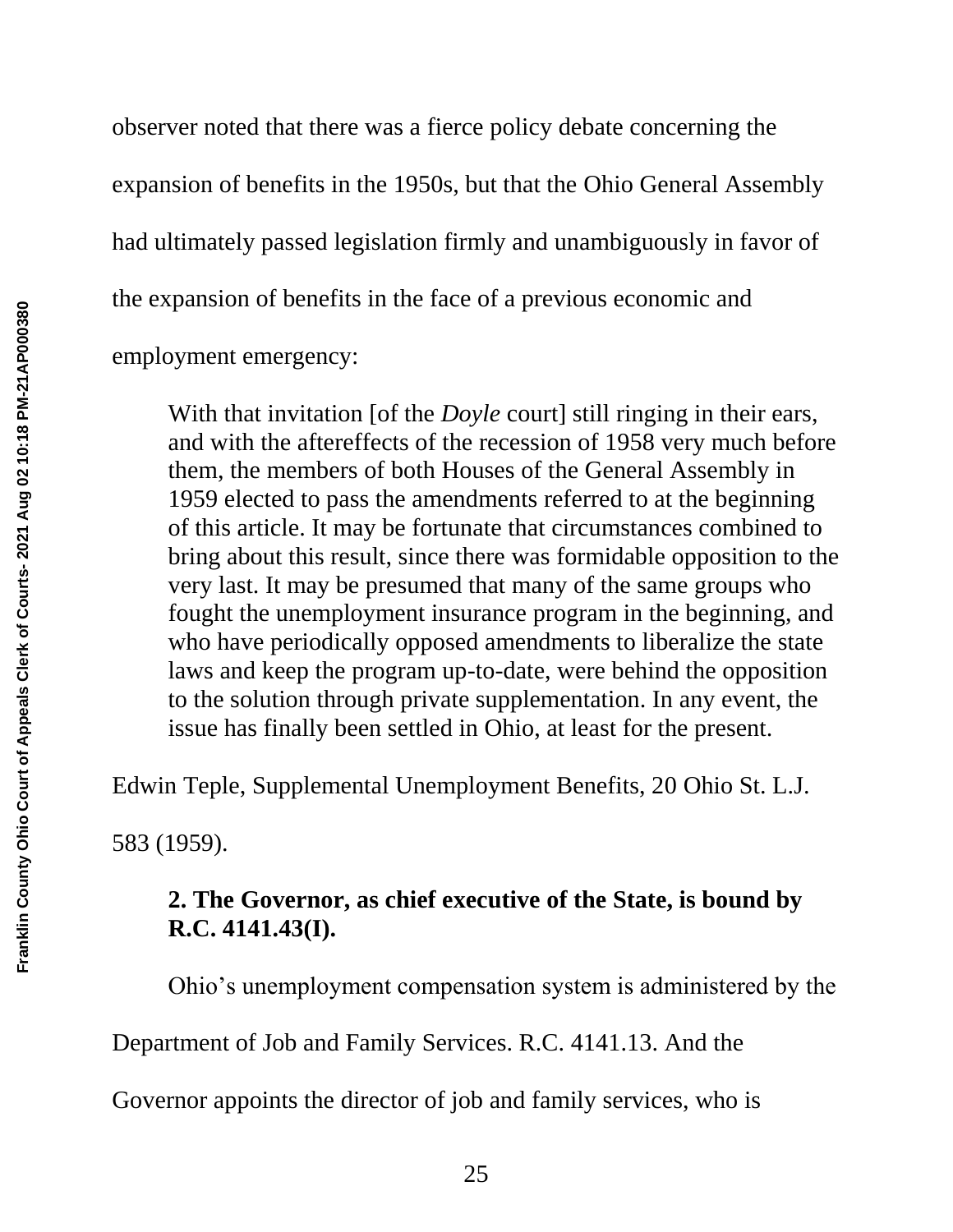"subject to removal at the pleasure of the governor." R.C. 121.03. "The governor is the supreme executive of the state, and a responsibility delegated to an executive agency is essentially delegated to the governor's subordinate." *State ex rel. Ohio Roundtable v. Taft*, 10th Dist. No. 02AP-911, 2003-Ohio-3340, 2003 WL 21470307, at ¶ 25. "However, a director may also exercise executive power through authority delegated by the General Assembly." *State ex rel. AFSCME v. Taft*, 156 Ohio App.3d 37, 804 N.E.2d 88, 2004-Ohio-493, (3rd Dist. 2004) (*citing State ex rel. Junk v. Herrick* (1923), 107 Ohio St. 611, 621, 140 N.E. 314.

In its *Decision*, the trial court noted "that the mandate of R.C. 4141.43(I) sought to be enforced by plaintiffs is limited to the director of the Ohio Department of Job and Family Services, and specifically, his adoption of appropriate rules, regulations, and administrative methods and standards." *Decision*, p. 5. The trial court then concluded that the Governor's actions were not those contemplated by the statute, and therefore permitted. These conclusions are flawed for three reasons.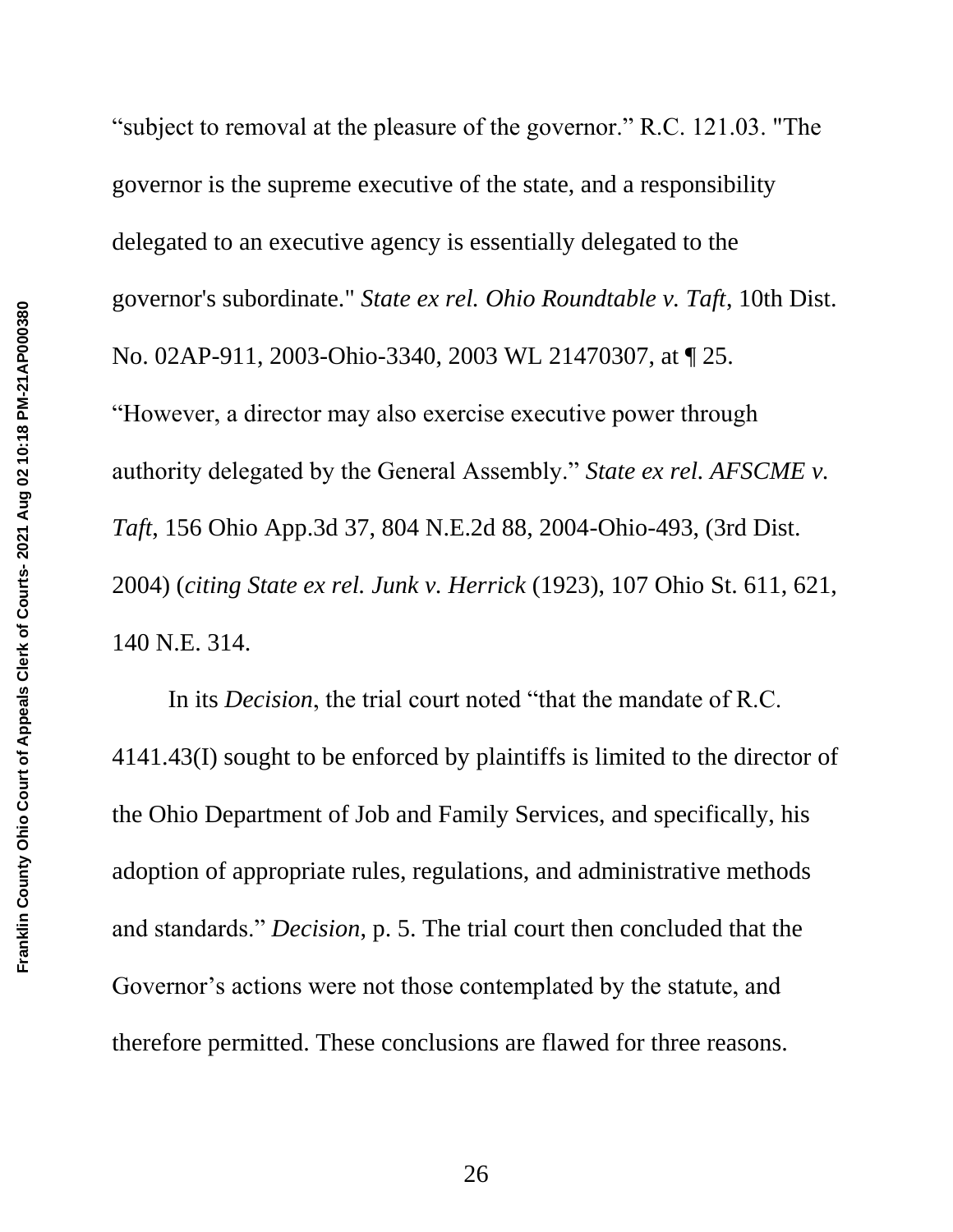First, the trial court ignores the fact that the director of job and family services and the governor are not truly distinct offices. The director is the governor's subordinate and serves at the pleasure of the governor. R.C. 121.03. In essence, the director is utterly beholden to the governor for his position and power. There is no practical possibility for the exercise of independent will by the director. Because the Governor holds supreme executive power of the state, in essence, he is the holder of the offices within his department, including that of the Department of Job and Family Services.

Second, and more importantly, the trial court's holding permits the Governor to thwart the General Assembly through executive action any time he wants. By negating through executive order an action of an administrative agency, the Governor can bar the agency from carrying out its statutory functions. And he may do so even if the power in question was conferred by the General Assembly in the first place. The trial court's reasoning threatens the constitutional authority of the General Assembly and should not be adopted casually.

27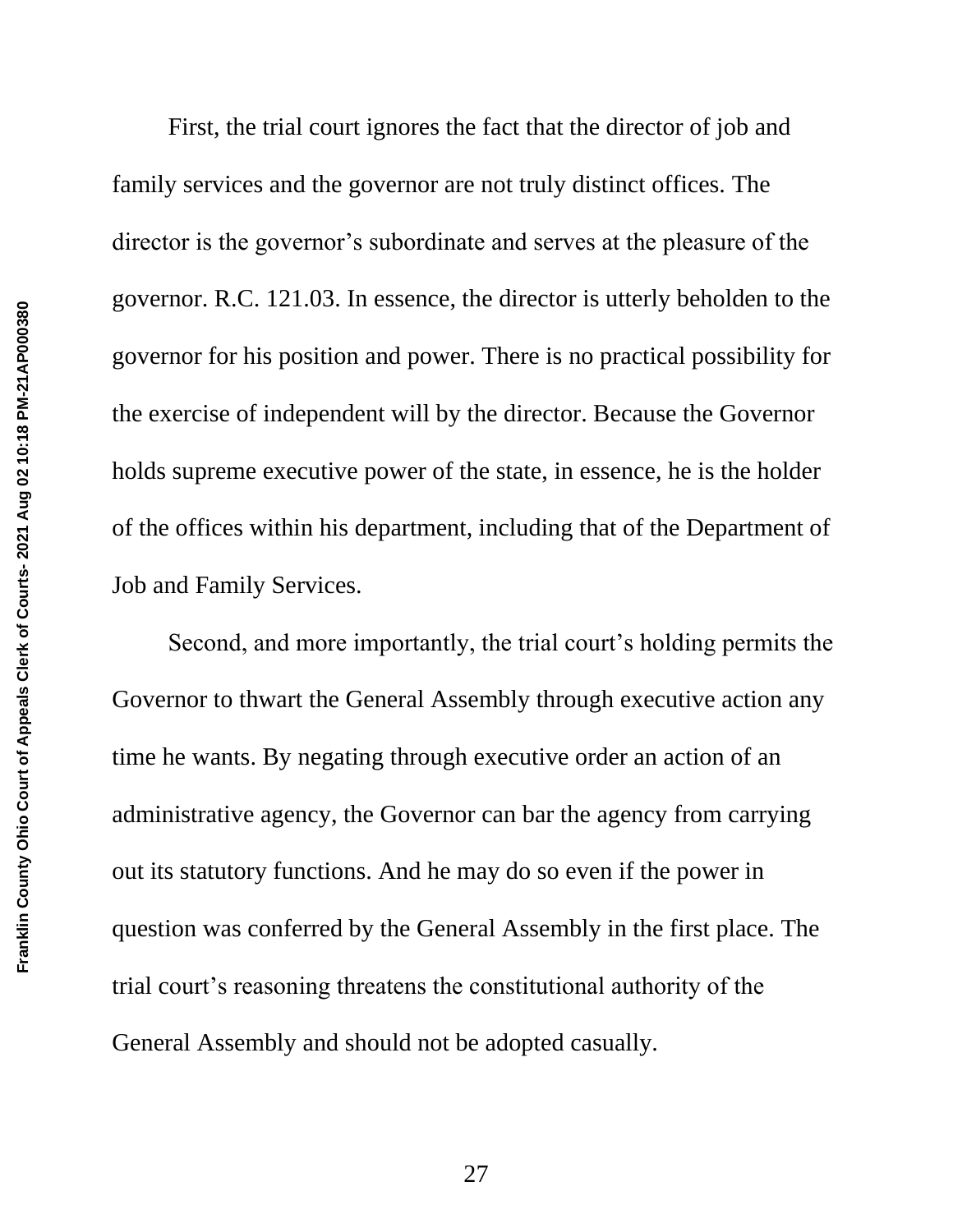Finally, a contract, which is required under the CARES Act, is a method of obtaining benefits for the State's citizens. Indeed, it is the sole method provided by the CARES Act to obtain increased unemployment benefits for Ohioans. The Court should note that the Governor executed the Agreement with the Department of Labor obligating the Director of Job and Family Services to perform the Agreement. It is inconsistent to argue that the Governor is distinct from the Director when his actions bind the Director.

#### **CONCLUSION:**

Ohio both mandates the State's participation in federal unemployment programs and forbids termination of that participation without legislative action. The Governor, acting on behalf of the entire state, including his appointed Director of Job and Family Services, unilaterally terminated Ohio's participation in FPUC. Supreme executive power does not mean supreme power. The authority of the executive is defined and limited, and when the General Assembly has lawfully acted to limit that power, its will must be acknowledged.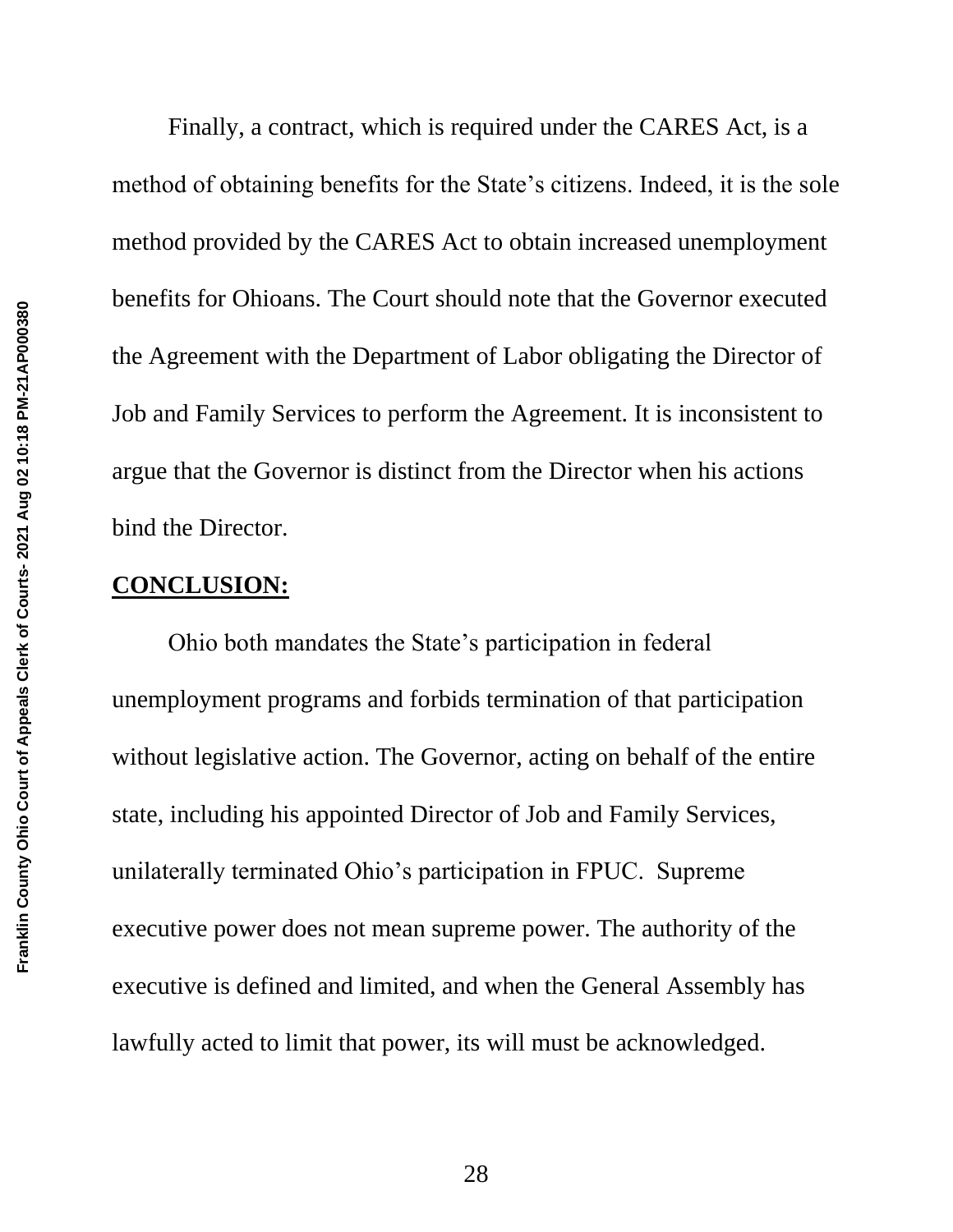In this instance, the Governor's actions justify the imposition of a temporary restraining order and a preliminary injunction. The trial court found that Appellants are suffering irreparable harm because of the governor's conduct. Its basis for denying the requested relief relates solely to its interpretation of the statutes at issue.

In this instance, Appellants request that the Court reverse the trial court's judgment and, pursuant to App. R. 12(B), enter the judgment which Appellants requested below.

Respectfully submitted,

/s/ Brian D. Flick, Esq. Brian D. Flick (0081605) Marc E. Dann (0039425) Emily White (0085662) **DANNLAW** 15000 Madison Road Lakewood, OH 44107 (216) 373-0539 telephone (216) 373-0536 facsimile *notices@dannlaw.com*